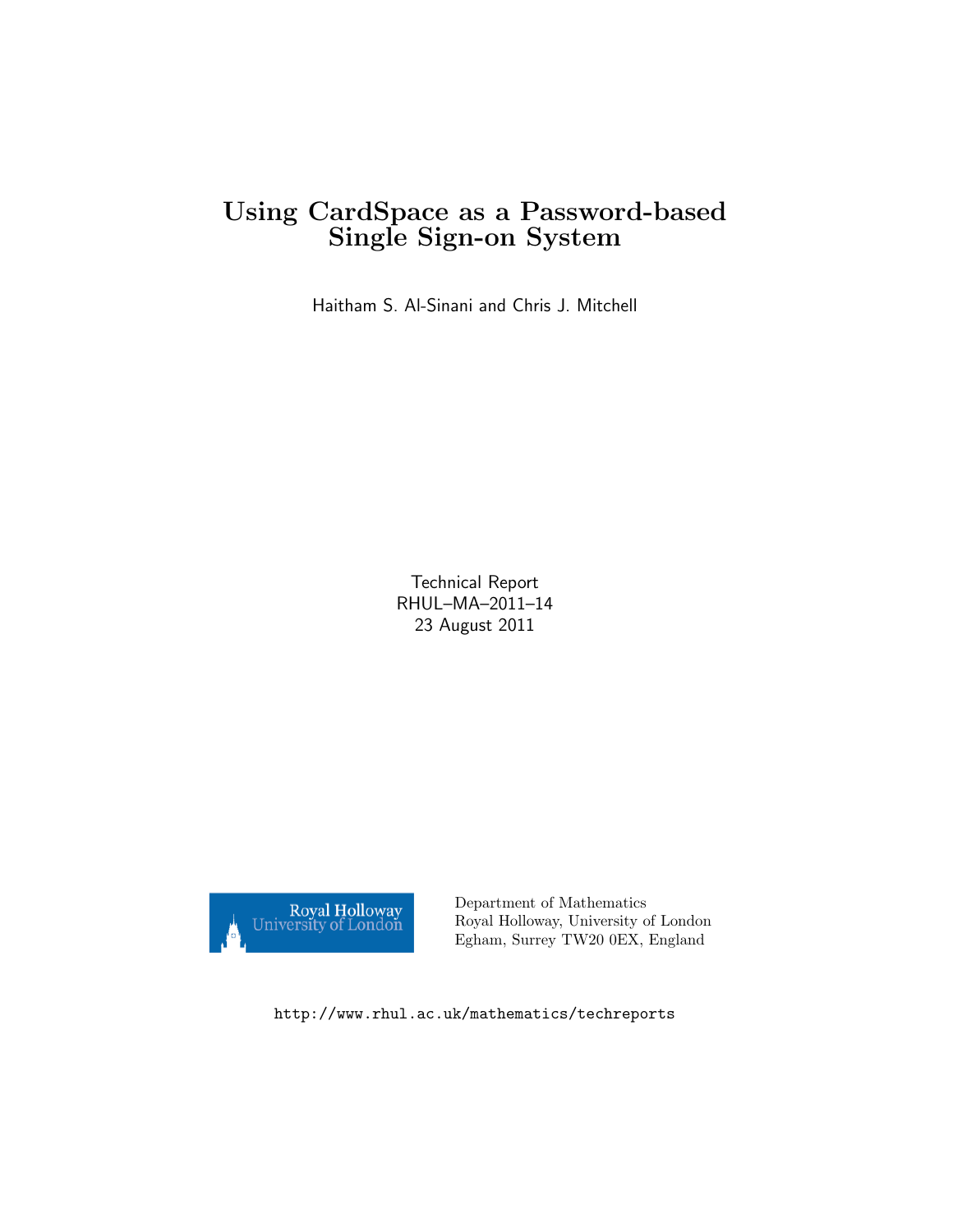#### Abstract

In this paper we propose a simple scheme that allows Card-Space to be used as a password-based single sign-on system, thereby both improving the usability and security of passwords as well as encouraging CardSpace adoption. We describe three related approaches to achieving password-based single sign-on using CardSpace. In each case users are able to store their credentials for a set of websites in a personal card, and use it to seamlessly single sign on to all these websites. The approaches do not require any changes to login servers or to the CardSpace identity selector and, in particular, they do not require websites to support CardSpace. We also describe three proof-of-concept prototypes and give usability, security and performance analyses.

Keywords: CardSpace, Single sign-on, Browser Extension

# 1 Introduction

Single sign-on (SSO) involves a user authenticating only once and thereby gaining access to multiple systems without the need to sign on separately at each of them. The notion of SSO is clearly attractive, not least from a user convenience perspective, particularly as the number of on-line services requiring authentication continues to grow. Furthermore, SSO helps to reduce the risk of exposure of passwords to malicious parties, including via key logging, shoulder surfing, etc. In this paper, we explore three different approaches to building a password-based SSO system on top of CardSpace.

CardSpace is a user-friendly tool supporting user authentication. To sign on to a website, a CardSpace user selects a virtual card, known as an information card (InfoCard), from an interface provided by the CardSpace identity selector (referred to below simply as the selector), instead of providing a username and password.

Despite the introduction of CardSpace (and other similar systems), the vast majority of websites still use username-password for authentication, and this is likely to continue for at least the next few years [9]. One major problem with CardSpace, and with other similar systems providing more secure means of user authentication, is that the transition from usernamepassword is extremely difficult to achieve. Service providers will not wish to do the work necessary to support CardSpace if very few users employ it; equally, users are hardly likely to use CardSpace if it is only supported by a tiny minority of websites. The scheme proposed here is designed to help overcome this barrier to change by allowing an evolutionary deployment of CardSpace, initially as a password-based SSO system, and, subsequently,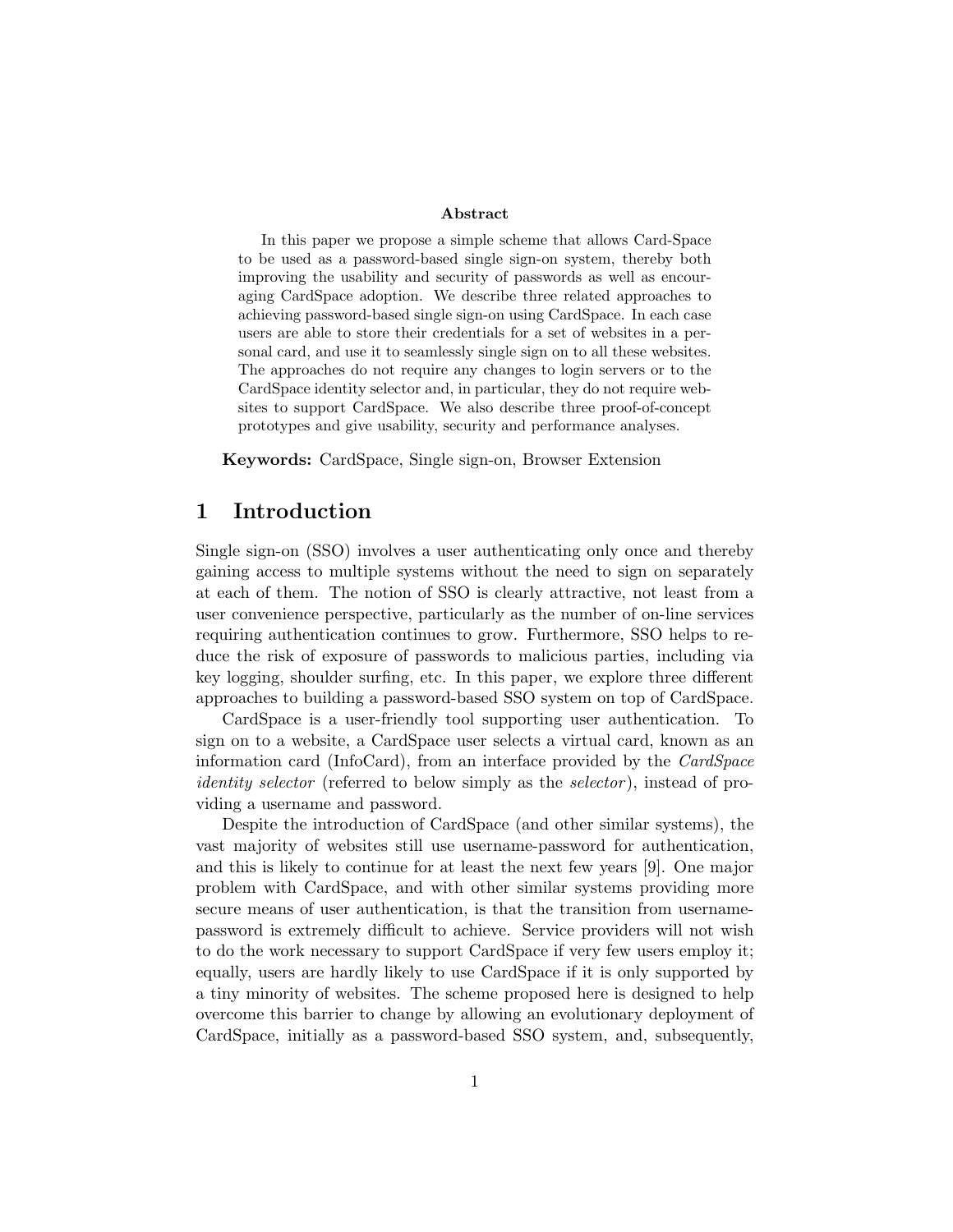once users are familiar with its interface, as a more sophisticated means of user authentication.

In this paper, we describe three simple approaches that all take advantage of the selector interface to offer SSO functionality. The goal is to develop a visual approach to SSO that is transparent to both the selector and relying parties (RPs). The techniques we discuss work with existing (unmodified) web servers, and, in particular, RPs are not required to support CardSpace. The scheme we describe here is related to a scheme called PassCard [3, 6] which allows CardSpace to be used as a password manager through the storage of user credentials in a CardSpace personal card. The main novel feature is the storage and subsequent use of multiple sets of credentials in a single InfoCard, allowing the provision of SSO functionality. An example use-case would involve a user storing the login credentials of their favourite (or most frequently-visited) websites, e.g. a university portal, G-mail/Hotmail, Facebook, YouTube and Twitter, in a single CardSpace personal card; selection of such a card will automatically sign on the user to all the relevant sites.

The remainder of the paper is organised as follows. Section 2 presents an overview of CardSpace, and section 3 presents the proposed scheme. In section 4 we describe three prototype implementations, and in section 5 we compare them. Section 6 underlines possible features and section 7 outlines potential issues. Section 8 highlights possible areas for related work, and, finally, section 9 concludes the paper.

# 2 CardSpace

### 2.1 Introduction

CardSpace is Microsoft's implementation of a digital identity metasystem, which provides a secure and consistent way for users to control and manage personal data, to review personal data before sending it to a website, and to verify the identity of visited websites. It also enables websites to obtain personal information from users, e.g. to support user authentication and authorisation.

The selector enables users to manage digital identities issued by a variety of identity providers (IdPs), and use them to access on-line services. Digital identities are visually represented to users as InfoCards, implemented as XML files that list the types of claim made by one party about itself or another party. Users can employ one (virtual) InfoCard to identify themselves to multiple websites. Alternatively, separate InfoCards can be used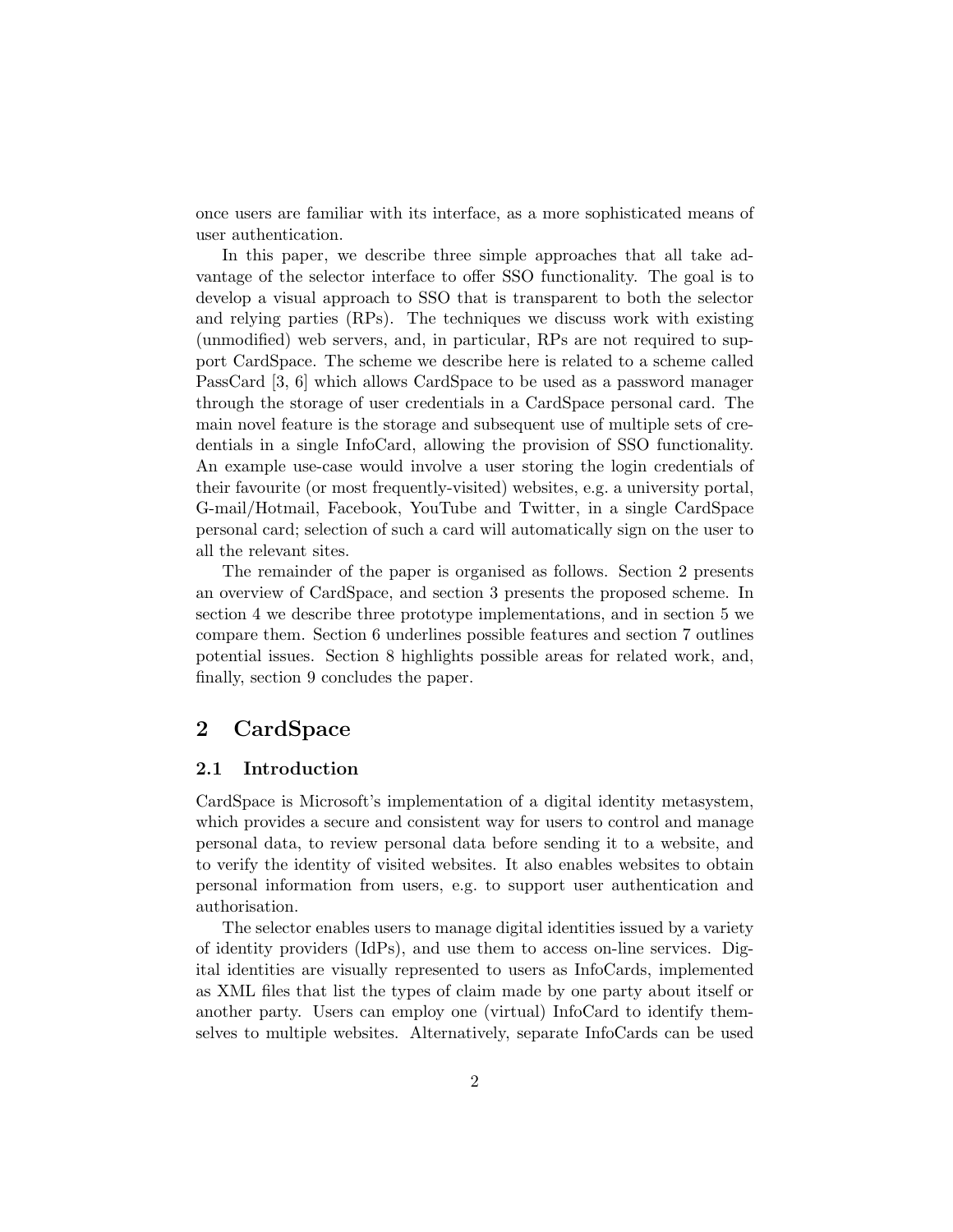in distinct situations. A website can specify which types of InfoCards are accepted and the types of claim which must be asserted.

There are two types of InfoCards: personal cards and managed cards. Personal cards are created by users themselves, and the claims listed in such an InfoCard are asserted by the self-issued identity provider (SIIP) that coexists with the selector on the user machine. In this paper we describe a way of using personal cards to enable CardSpace to function as a password-based SSO system. Managed cards, on the other hand, are obtained from remote IdPs.

InfoCards, personal or managed, do not contain any sensitive information; instead an InfoCard carries metadata that indicates the types of personal data associated with this identity, and from where assertions regarding this data can be obtained. The data referred to by a personal card is stored on the user machine, whereas the data referred to by a managed card is held by the IdP that issued it  $[1, 4, 7, 10, 12]$ .

CardSpace is supported in Internet Explorer (IE) from version 7 onwards. Extensions to other browsers, e.g.  $Firefox<sup>1</sup>$  and  $Safari<sup>2</sup>$ , also exist. An updated version, CardSpace 2.0 Beta 2, was released, although Microsoft announced in early 2011 that it will not ship; instead Microsoft has released a technology preview of U-Prove<sup>3</sup>. In this paper we refer throughout to the CardSpace version that is shipped by default as part of Windows Vista and Windows 7, that is available as a free download for XP and Server 2003, and which has been approved as an OASIS standard [11].

### 2.2 CardSpace Personal Cards

Since the proposed scheme builds on personal cards, we next outline their use. Prerequisites for use of a personal card include a CardSpace-enabled RP and a CardSpace-enabled user agent (UA), e.g. a web browser capable of invoking the selector. Personal cards can contain claims of the following 14 (editable) types: First Name, Last Name, Email Address, Street, City, State, Postal Code, Country/Region, Home Phone, Other Phone, Mobile Phone, Date of Birth, Gender, and Web Page.

When using personal cards, CardSpace adopts the following protocol. We describe the case where the RP does not employ a security token service (STS), a software component responsible for security policy and token

 $^1$ https://addons.mozilla.org/en-US/firefox/addon/cardspace-support-for-firefox/

 $^{2}$ http://hccp.org/safari-plug-in.html

 $^3$ http://blogs.msdn.com/b/card/archive/2011/02/15/

beyond-windows-cardspace.aspx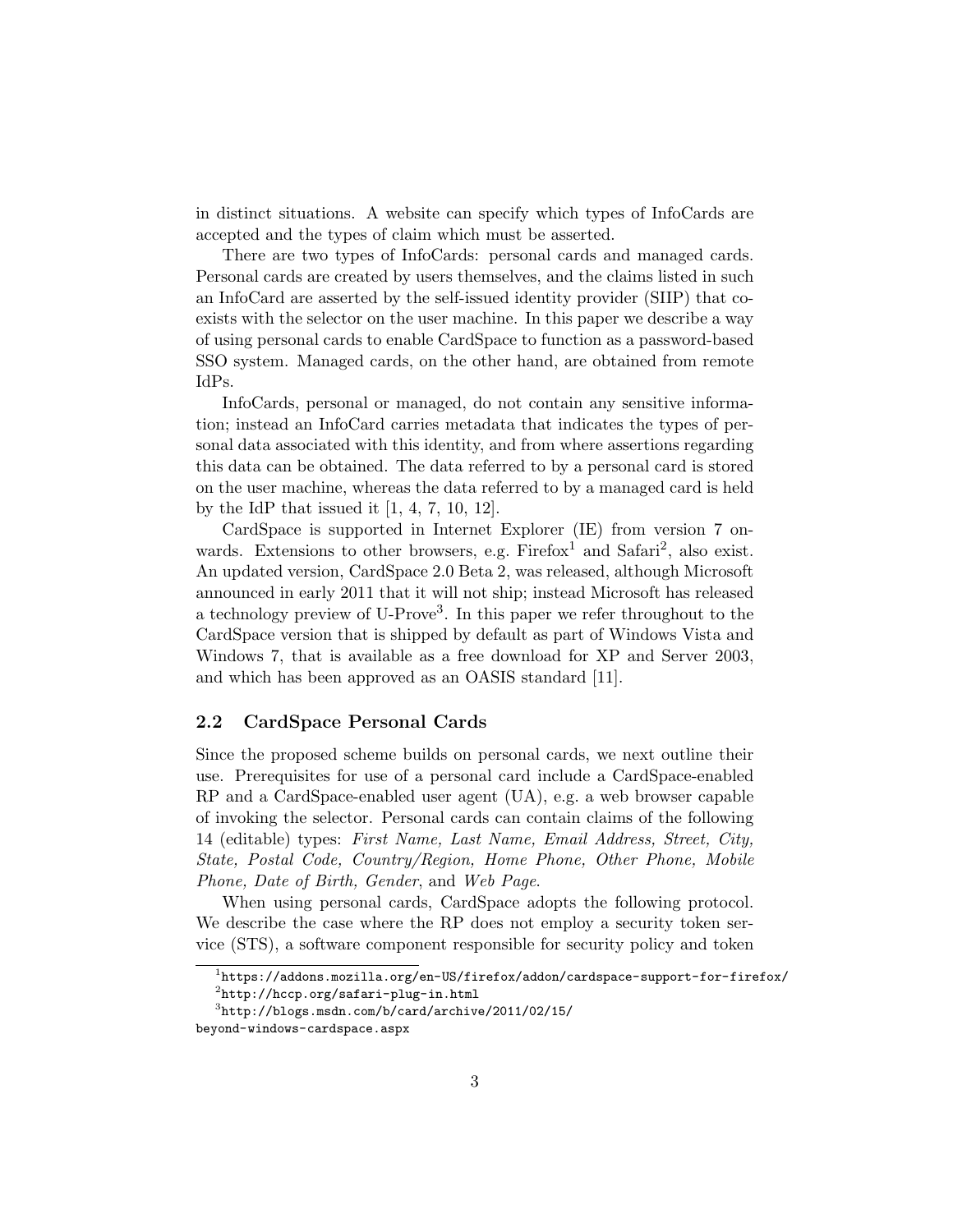management within an IdP and, optionally, within an RP.

- 1. UA  $\rightarrow$  RP: HTTP/S Request (Get a login page).
- 2. RP  $\rightarrow$  UA: HTTP/S Response. A login page is returned containing CardSpace-enabling tags in which the RP security policy is embedded.
- 3. User  $\rightarrow$  UA: Selector Invocation. The UA offers the user the option to use CardSpace (e.g. via an RP-embedded logo on the login page), and selection of this option causes the agent to invoke the selector and pass it the RP policy. If this is the first time that this RP has been contacted, the selector will display the RP identity and give the user the option to either proceed or abort the protocol.
- 4. Selector  $\rightarrow$  InfoCard: Displaying Cards. After evaluating the RP policy the selector highlights the InfoCards matching the policy, and greys out the rest. InfoCards previously used for this RP are displayed in the upper half of the selector screen.
- 5. User  $\rightarrow$  Selector: Card Selection. The user chooses a personal card. (Alternatively, the user could create and choose a new personal card). At this point the user can check the requested claim types and decide whether or not to proceed. The selected InfoCard may contain several claims, but only the claims explicitly requested in the policy will be passed to the requesting RP.
- 6. Selector  $\Rightarrow$  SIIP: Exchange of RST-RSTR. The selector creates and sends a SAML-based request security token (RST) to the SIIP, which responds with a SAML-based request security token response (RSTR).
- 7. Selector  $\rightarrow$  UA  $\rightarrow$  RP: RSTR. The RSTR is passed to the UA, which forwards it to the RP.
- 8.  $RP \rightarrow User$ : Grant/Deny Access. The RP validates the received token, and, if satisfied, grants access.

The use of managed cards is covered in the relevant specifications [7, 10, 12, 11].

# 3 SingleSigner

We now describe the SSO scheme, which we call 'SingleSigner'. The idea behind SingleSigner is to store a set of user credentials in a special personal card, which, if selected, will transparently and automatically sign in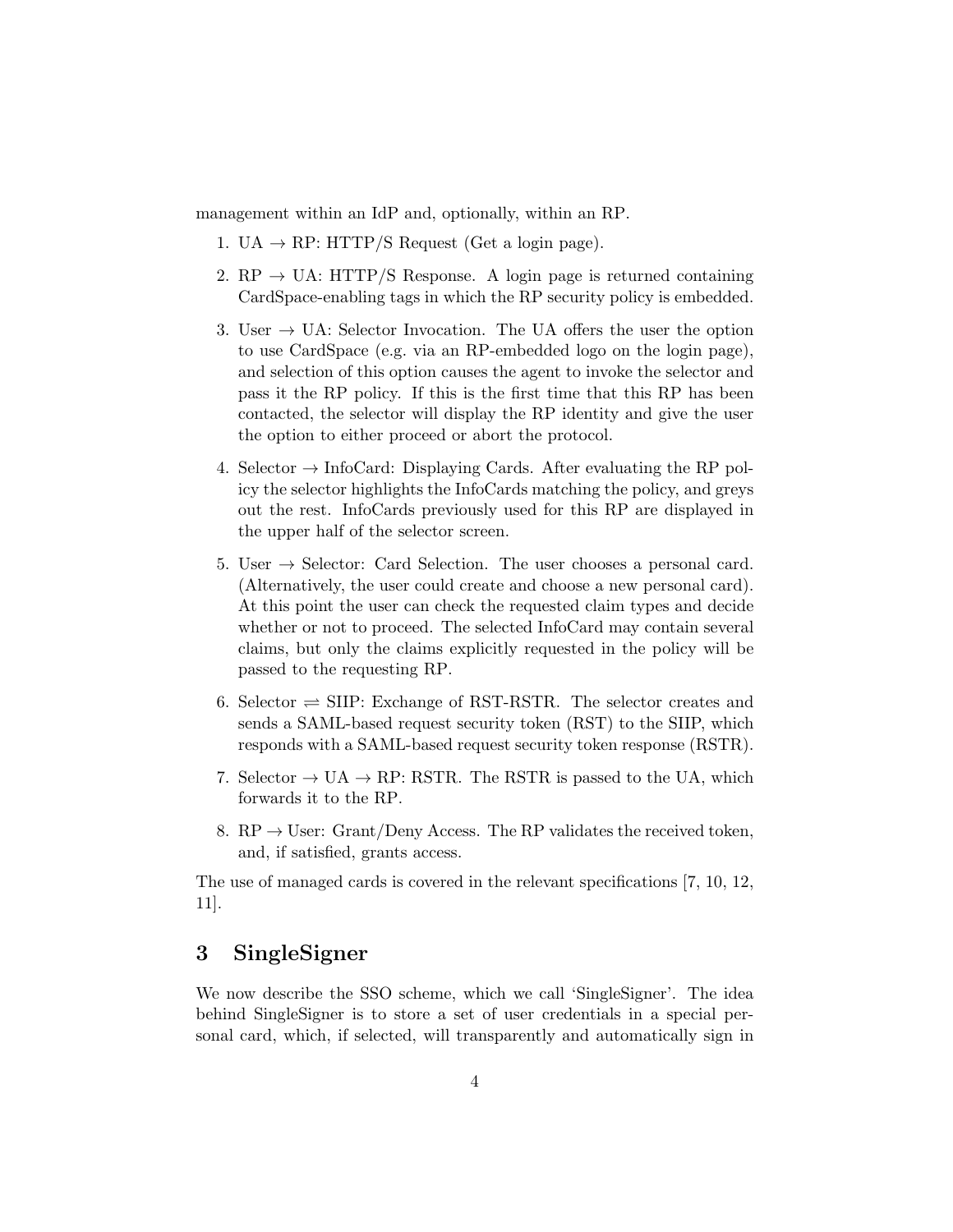the user to a pre-defined set of websites. The parties involved are an RP, a CardSpace-enabled UA (e.g. a suitable web browser such as IE), and a browser extension installed on the user PC implementing the protocol described below.

Whenever a user visits a website requiring username-password authentication, the SingleSigner functionality can be invoked by clicking on a special icon added to the website by SingleSigner. This causes the selector to run, at which point the user must select a special personal card containing the credentials for the visited site (encoded in a SingleSigner-specific format). The user will be automatically logged in to the visited site and also to all the other sites whose credentials are stored in the selected card.

The version of the system described in section 3.2 and the prototypes described in section 4 only work if the visited site does not use  $HTTPS<sup>4</sup>$ . This limitation is shared by the original version of PassCard [3]. However, as discussed in section 7, this limitation can be removed in exactly the same way as it is in the current version of PassCard [2, 6].

#### 3.1 Prerequisites

The scheme has the following operational requirements.

- Either prior to or during use of the scheme, the user must create a special personal card, referred to as an SSOcard, containing the (URL, username, password) triples for the websites supported by this card. These triples must be stored using a specific encoding in pre-defined card fields<sup>5</sup>. For ease of identification, the user can give the SSOcard a meaningful name, e.g. of the corresponding websites. The user can also upload an image for the SSOcard, e.g. containing the logos of the sites whose credentials it contains.
- A special browser extension must be installed on the user PC. This must be able to implement the protocol described in section 3.2, including reading and modifying browser-rendered web pages, reading CardSpace-issued RSTR tokens, and adding a special icon to RP web pages<sup>6</sup> to enable the user to invoke the scheme. To maximise acceptability, a user should also be able to enable or disable it at will.

<sup>&</sup>lt;sup>4</sup>Note that only the visited site must not use HTTPS; other sites included on the same SSOcard can use either HTTPS or HTTP (see section 7).

<sup>&</sup>lt;sup>5</sup>The credential sets could alternatively be stored in a single card field, separated using a special character. However, this might make using the scheme more difficult for the end user.

 ${}^{6}$ Regardless of whether or not an RP already supports CardSpace, the browser exten-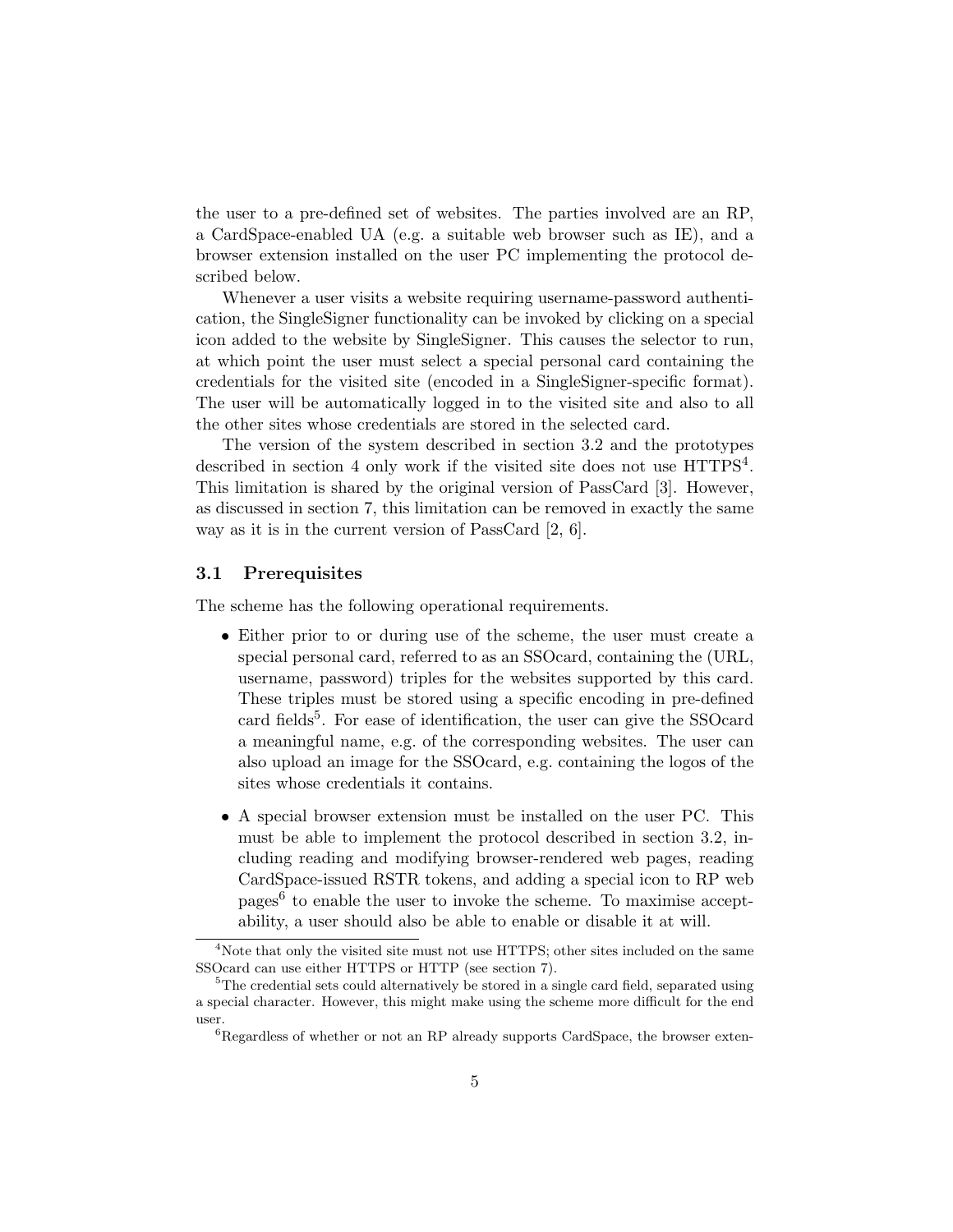### 3.2 Protocol Flow

The protocol steps are as follows; a summary of the protocol is shown in Fig. 1.

- 1. UA  $\rightarrow$  RP: HTTP GET Request (a login page is requested).
- 2.  $RP \rightarrow UA$ : HTTP Response (the login page is returned).
- 3. Browser extension→ UA: Preprocessing. The browser extension performs the following processes using the login page provided by the RP.
	- (a) It scans the page for a login form containing username and password fields and a submit button. If all are found, it continues; if not it aborts.
	- (b) It adds CardSpace-enabling tags to the login page, including embedding a security policy. The embedded policy must request all the card fields used by the implementation of SingleSigner, where the (editable) fields must be marked as optional. If all fields were marked as mandatory then only those cards containing data in every SSOcard field would be highlighted by the selector.
	- (c) It adds a function to the login page to intercept the RSTR token that will later be returned by the selector.
	- (d) It causes a special icon to appear above the submit button, in such a way that clicking it invokes the selector.
- 4. User  $\rightarrow$  UA: Icon Clicking. The user clicks on the added icon and the selector lights up.
- 5. User  $\rightarrow$  Selector: Card Selection. The user selects and submits an SSOcard. Alternatively, the user could create and choose a new SSOcard. The selector creates and sends an RST to the SIIP, which responds with an RSTR.
- 6. Selector  $\rightarrow$  UA: RSTR. The selector passes the RSTR to the UA.
- 7. Browser Extension [Intercepts] RSTR. The browser extension performs the following tasks.

sion will always add the special icon to the RP page as long as it detects username-password prompts on the page. Informal tests on the prototype implementations suggest that this will not disrupt the normal operation of CardSpace.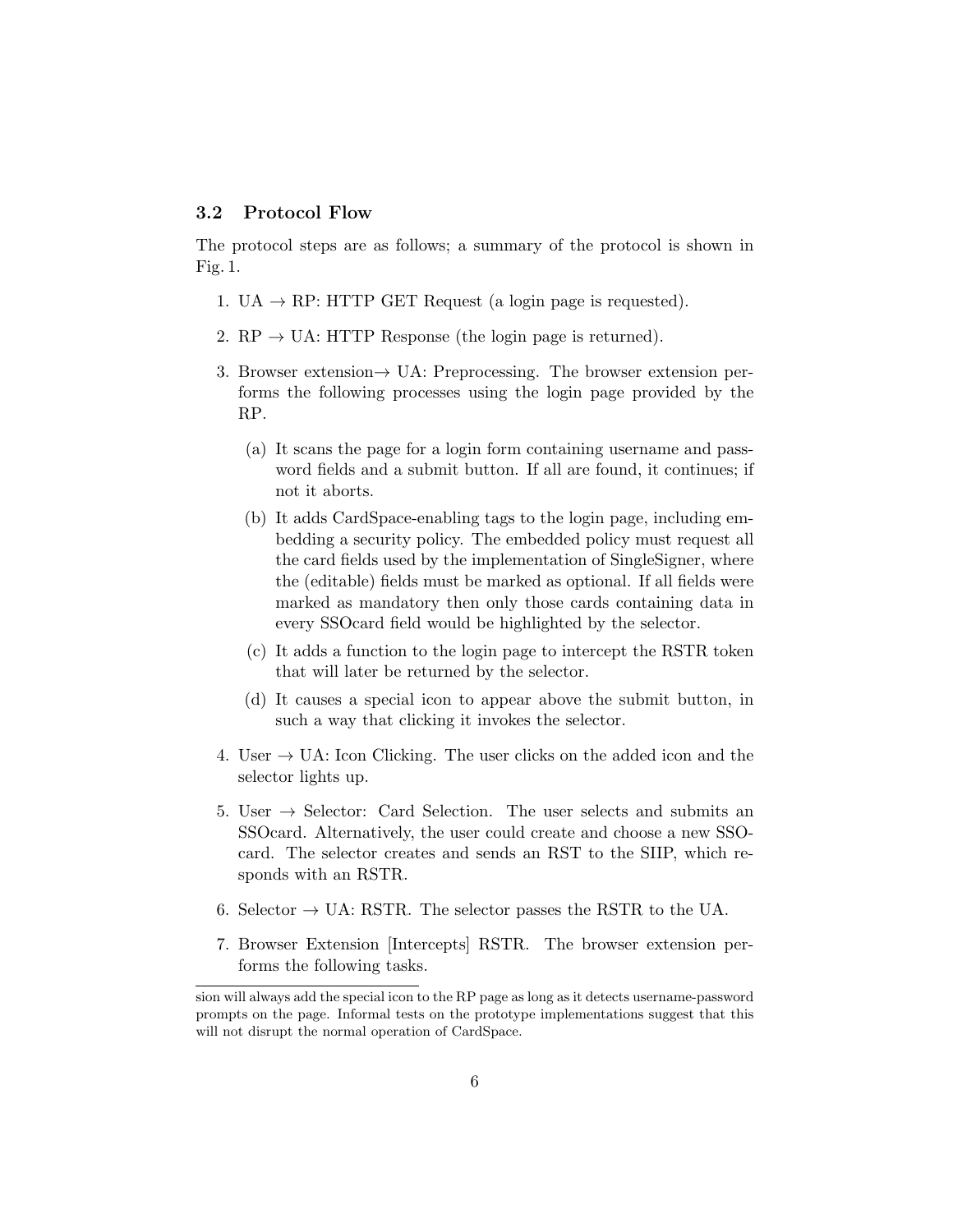- (a) It intercepts and parses the RSTR.
- (b) It extracts the URL for the visited site together with the username and password associated with this URL from one of the pre-specified fields.
- (c) It auto-populates and auto-submits the login form using the extracted username and password.
- (d) The website server verifies the credentials it receives, and, if satisfied, grants access.
- 8. Browser Extension [Performs] SSO. The browser extension repeats steps 7b–7d for every other website included in the user-selected SSOcard, invoking a new browser window for each site<sup>7</sup>. Note that the detailed operation of this step will vary depending on the method being used (see below).

There are a variety of ways in which the user credentials could be sent to a website in step 8. We next discuss three possible approaches to achieving this, namely: URL query parameters, client-side cookies, and hidden html form variables. Note that the choice of approach only affects step 8. As discussed in sections 4.4.3 and 5, the URL query parameters approach is more usable than the other two approaches, and is hence described first as the primary approach.

#### 3.2.1 Primary Approach

For each site listed in the SSOcard, the browser extension creates a URL containing the site's address and the user credentials for this site (as taken from the SSOcard). The browser extension then creates a browser window for each site. Finally, the browser extension reads the credentials from the URL, and auto-populates and submits the login form.

The fact that SingleSigner automatically creates a browser window for each site included in an SSOcard could be somewhat intrusive for the user<sup>8</sup>. We therefore also propose a slightly different method of operation. This

<sup>&</sup>lt;sup>7</sup>A new browser window is invoked in order to maintain the established authenticated session with each of the websites. Following a successful login process, most websites typically create a short-lived cookie (a session cookie — see http://en.wikipedia.org/ wiki/HTTP\_cookie) which will be deleted if the browser window is closed or if a certain period of inactivity elapses.

<sup>8</sup>Whether or not this is a problem in practice depends partly on the number of sets of credentials included in a single SSOcard.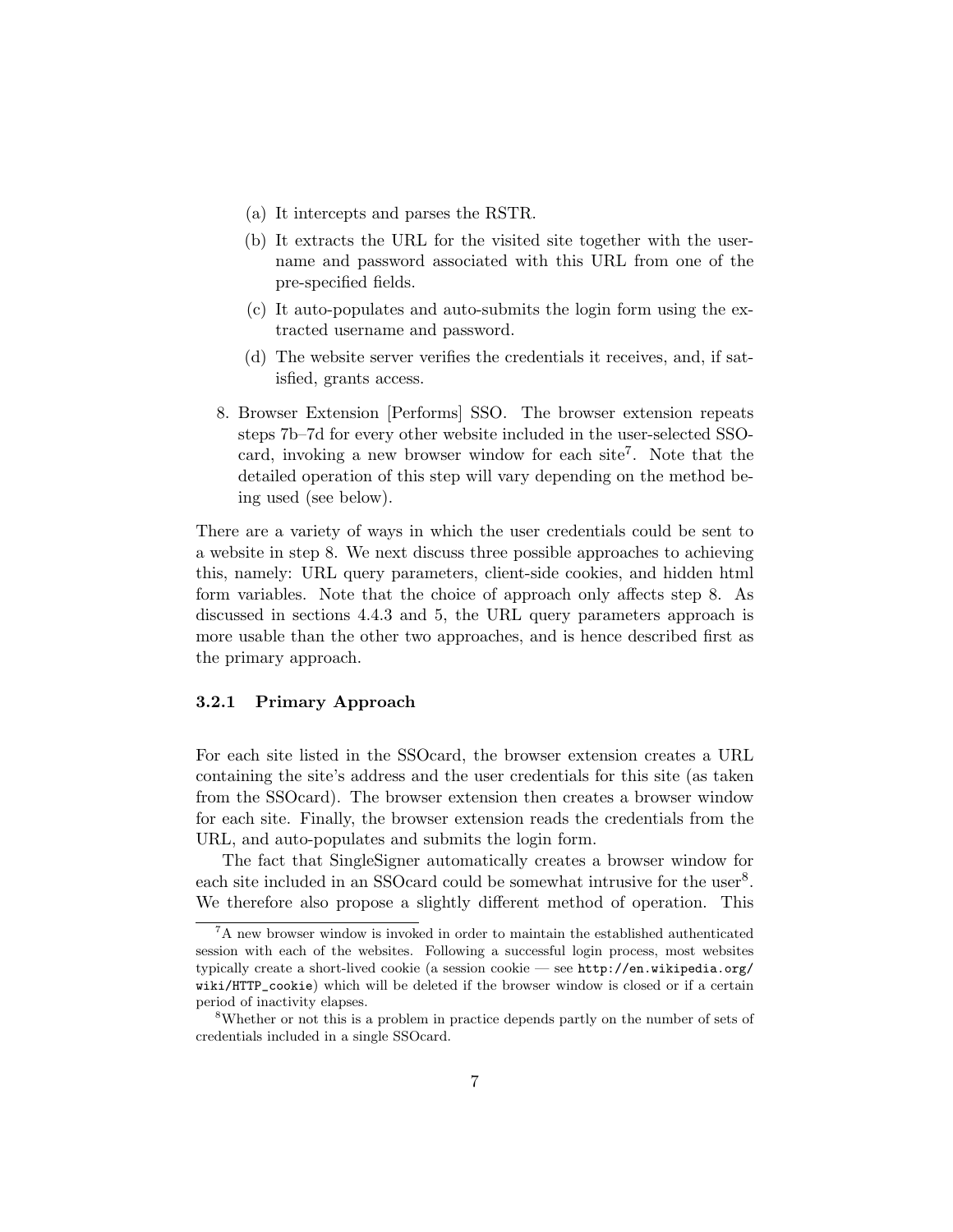alternative method operates as in step 8, except that, after invoking a new browser window for each site in the SSOcard, the browser extension stores (e.g. in a cookie) the URL of the page to which the user is granted access following a successful authentication. The browser extension then attempts to close (but not sign out) each page it has invoked; the user-visited page will, of course, remain open since it was not invoked by the extension. When a user later visits a website included in the submitted SSOcard, the browser extension will auto-redirect the user to the logged-in page that the extension stored earlier<sup>9</sup> and then terminate. As long as the main browser session is still live, the user logged-in session at each site included in the SSOcard should still be valid; however, the session may be invalid if the main browser session is closed or if a certain period of inactivity (as determined by the site server) has elapsed. This method has been successfully tested with the URL query parameters approach.

#### 3.2.2 Other Approaches

We next describe two other approaches to implementing step 8 of the protocol, namely the use of either cookies or hidden form variables.

Cookies. From a user perspective this approach is similar to the URL query parameters approach, except that the user must append a 'flag' word to each credential triple when the SSOcard is created; this word must be manually removed once the SSOcard has been used.

The browser extension first examines the RSTR message to detect if the flag word is present at the end of each set of credentials; if so, it runs in the exact same way as the URL query parameters protocol, except that before the browser extension auto-populates and submits the login form, it sets a persistent cookie<sup>10</sup> in order to store the username and password values for future logins. A cookie is thus created for each website whose credentials are stored in the SSOcard. If the flag word is not present, then the extension invokes a browser window for each site whose credentials are included in the SSOcard. It then recovers

<sup>&</sup>lt;sup>9</sup>If such a page was not stored, then some website servers would prompt the user to re-authenticate.

<sup>10</sup>Persistent cookies can survive across a number of sessions, including after exiting the browser and/or after a machine reboot. Such cookies have an expiry date; if a cookie expires it is deleted.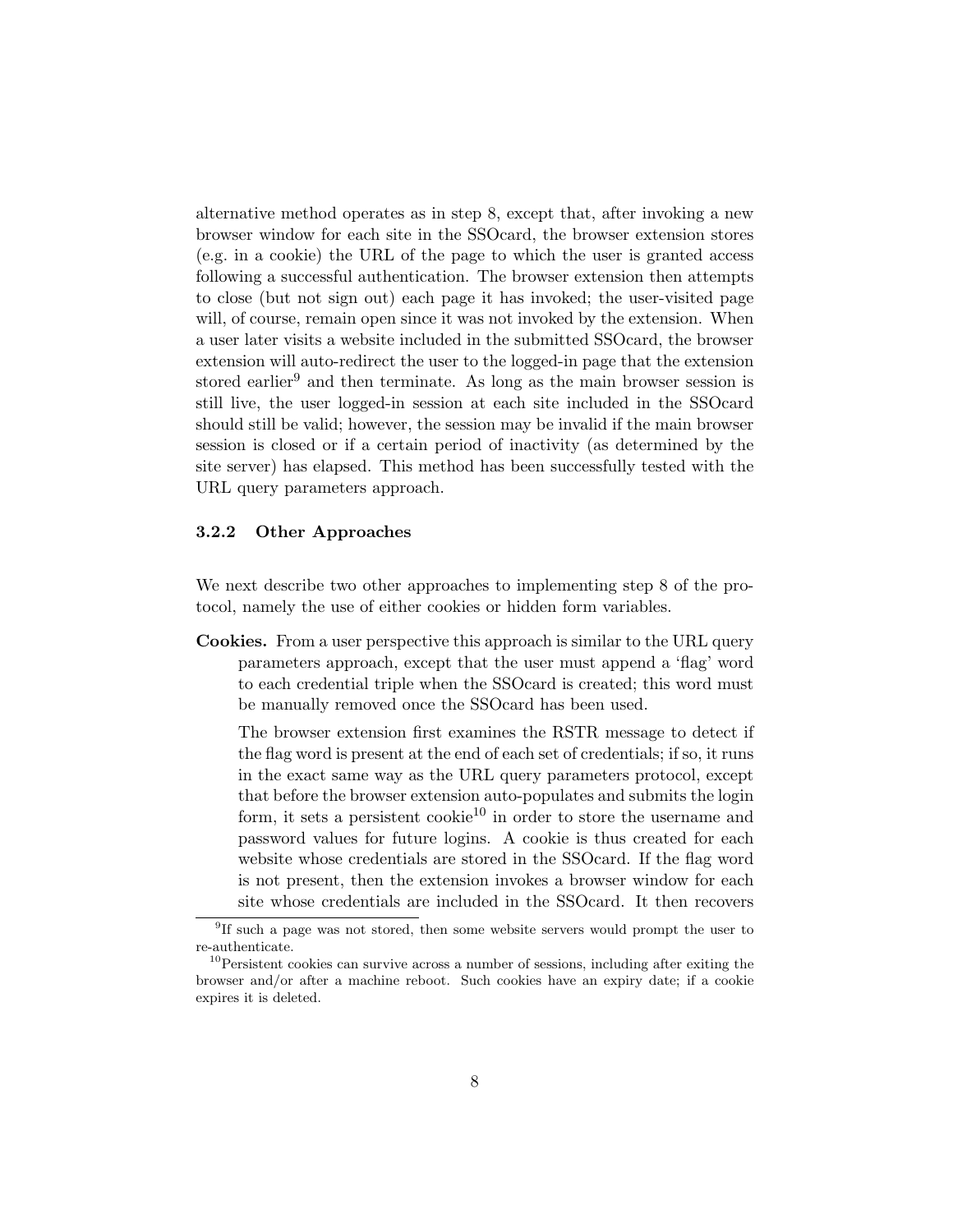the user credentials from the appropriate cookie $^{11}$ , and uses them to auto-populate the site login form, which it auto-submits.

Note that, unlike the other approaches, here the user credentials are not retrieved from a hidden HTML form or from a URL, thereby reducing the exposure of username-password values (since the values will not be shown in the browser URL address). This provides protection against shoulder-surfing attacks.

Hidden Form Variables. In this approach the browser extension creates a separate invisible HTML form (containing hidden variables) for each site listed in the SSOcard. Each form is auto-filled using the user credentials and then auto-submitted. The extension opens a new browser window for each site contained in the SSOcard.

To make this approach work, certain RP-specific information (notably the URL of the login server and the names given to the username and password fields) must be available to the browser extension independently of the SSOcard. This means that every time a new SSOcard is created (or an existing SSOcard is modified to include a new credential set) the browser extension must be modified to incorporate this information.

# 4 Implementation

We now describe three proof-of-concept prototypes implementing the SingleSigner scheme presented in section 3.2, one for each of the three described approaches to realising step 8. The prototypes operate with both the CardSpace and the  $\text{Higgs}^{12}$  identity selectors without any modification.

### 4.1 Shared Properties

The prototypes are all coded as JavaScript [15] plug-ins, chosen because its wide adoption should simplify the porting task for other browsers. They use the Document Object Model (DOM) to inspect and manipulate HTML

 $11$ If the cookie expires or is removed, the browser extension will fail to find an appropriate cookie and will then prompt the user to add the flag word to the end of each set of credentials in the relevant SSOcard.

<sup>12</sup>http://wiki.eclipse.org/GTK\_Selector\_1.1-Win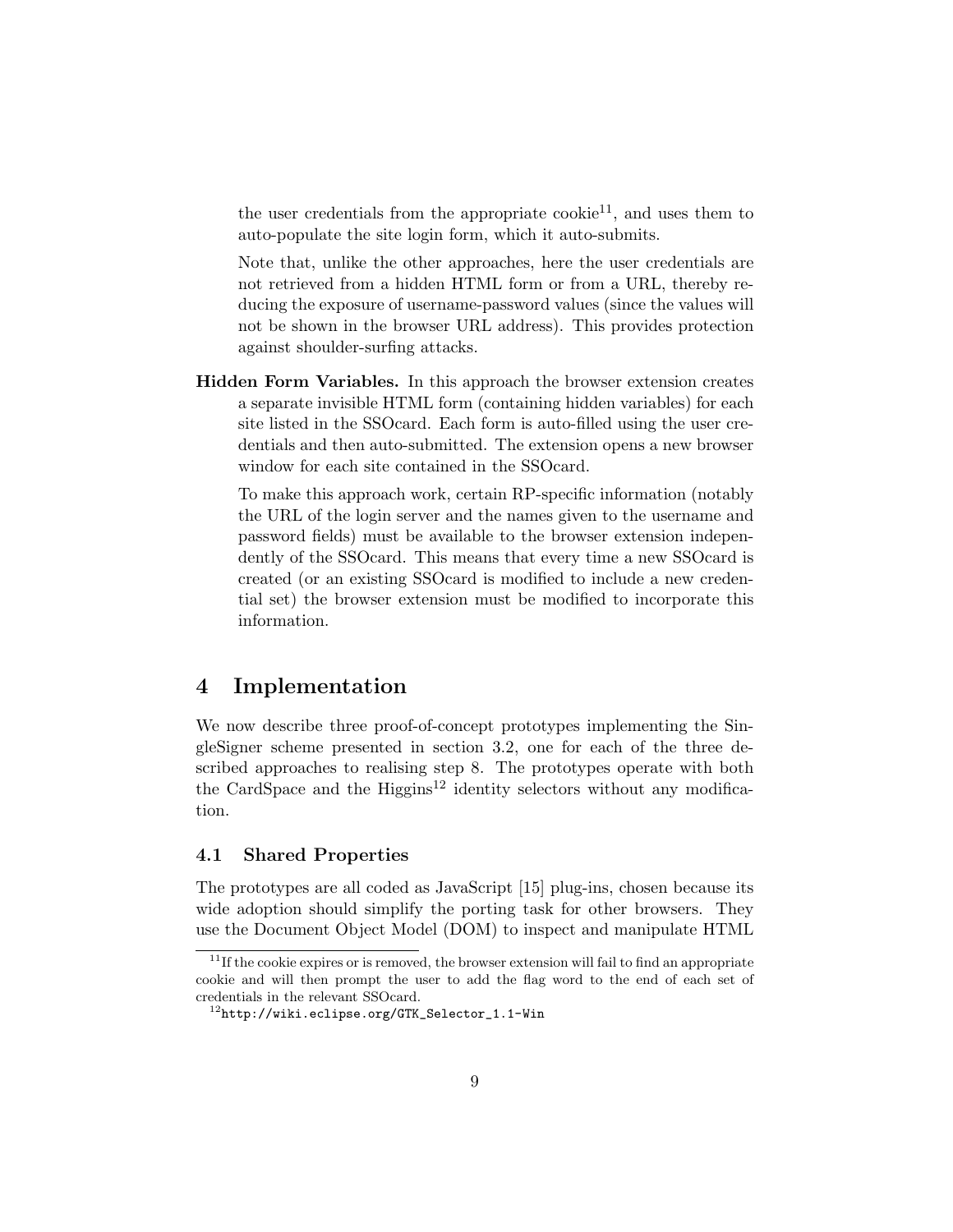

Figure 1: Protocol Flow

pages and XML documents. The JavaScript code is executed using a C# driven browser helper object (BHO), a DLL (Dynamic-Link Library) module designed as a plug-in for IE. Once installed, the BHO attaches itself to IE, thus gaining access to the current page's DOM. In each case, SingleSigner can readily be enabled or disabled using the add-on manager in the IE 'Tools' menu.

### 4.1.1 SSOcard Format.

The prototype permits credential sets to be stored in any of the 14 personal card fields with the exception of the Birthday and Gender fields (which cannot contain arbitrary strings). Credential sets must be stored in the format:

 $\langle \text{URL} \rangle$   $\langle \text{username} \rangle$   $\langle \text{password} \rangle$ where the three fields are separated by a single space character.

### 4.1.2 Operation.

In step 3 of the protocol (see section 3.2) the plug-in processes the RP web page in the following way.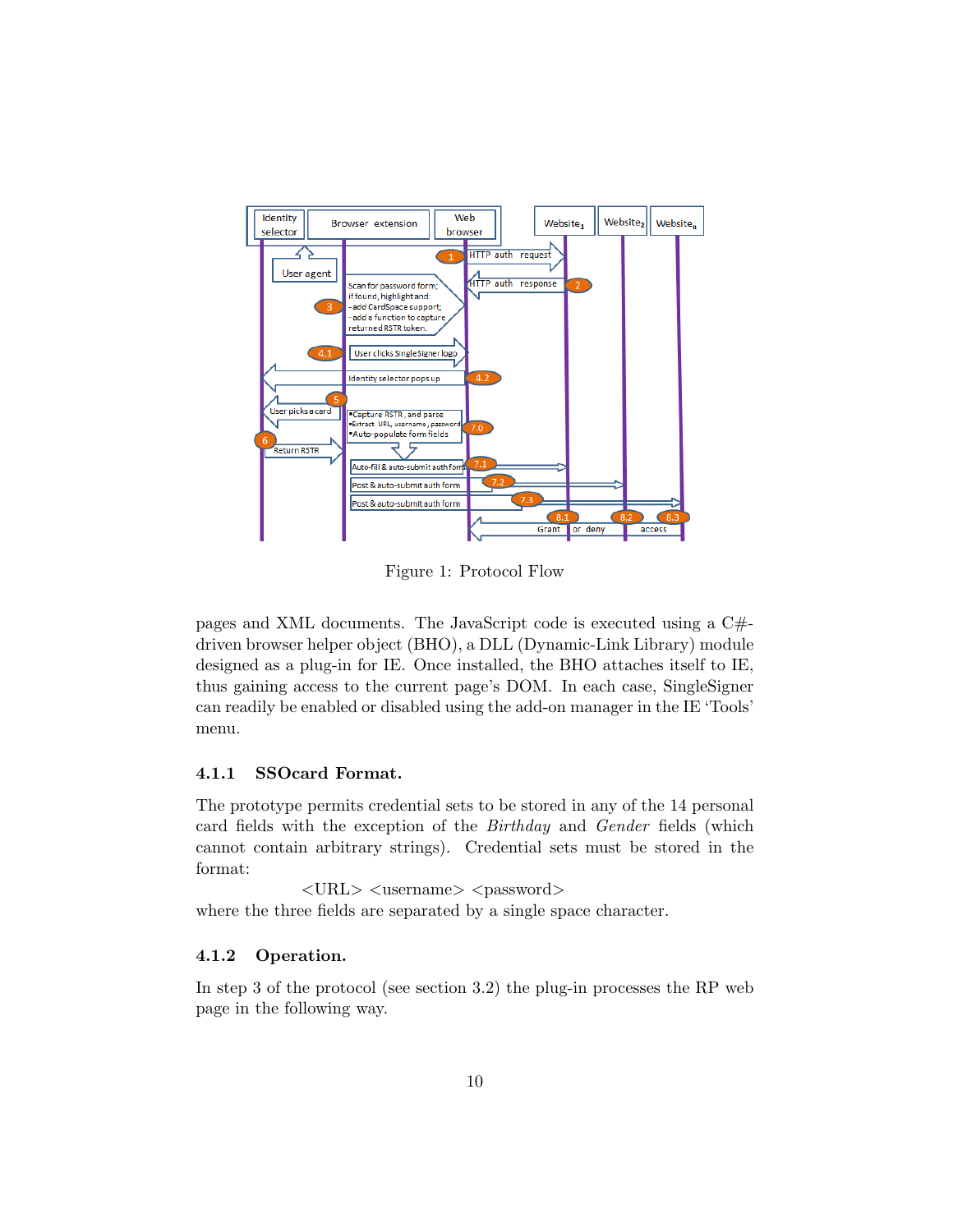- 3.1 It scans the web page for a login form containing a pair of username and password fields and a submit button. More specifically, the following procedure is used.
	- (a) It scans the web page for a form tag.
	- (b) If a form tag is found, it searches the form for three input tags referring to username, password, and submit, as follows:
		- (i) it searches for an input tag of type 'text';
		- (ii) if found, it searches for another input tag of type 'password'; and
		- (iii) if found, it searches for another input tag of type 'submit'; if not found, it searches for an input tag of type 'image' and, if unsuccessful, searches for an event-based input tag of type 'button'.
	- (c) If all three fields are detected, then it highlights the username and password fields in green for ease of identification<sup>13</sup>.

The above process involves the following detailed processing.

- Scanning does not terminate successfully unless both the username and password fields and the submit button have been detected in a single form, as a web page could potentially contain more than one input tag of type 'text', such as those used for searching.
- To differentiate between registration and login web pages, the plug-in terminates if it detects more than one password field between the username and submit fields. Whereas it appears common for a login page to only have a single password field before the submit button, registration pages typically have two password fields (before the submit button): the first for the user to enter their password, and the second to confirm their password. Examples include the registration and login pages hosted by major websites such as Google, YouTube, Yahoo, Microsoft Research, SpringerLink<sup>14</sup>, etc.
- When searching for the form submission button, if no submitting input tag is found then the plug-in searches for an 'image' tag.

<sup>&</sup>lt;sup>13</sup>A potential advantage of this step is that if the wrong fields are highlighted, then the user will know that the scheme should not be used.

<sup>&</sup>lt;sup>14</sup>Websites most recently checked on  $24/11/2010$ .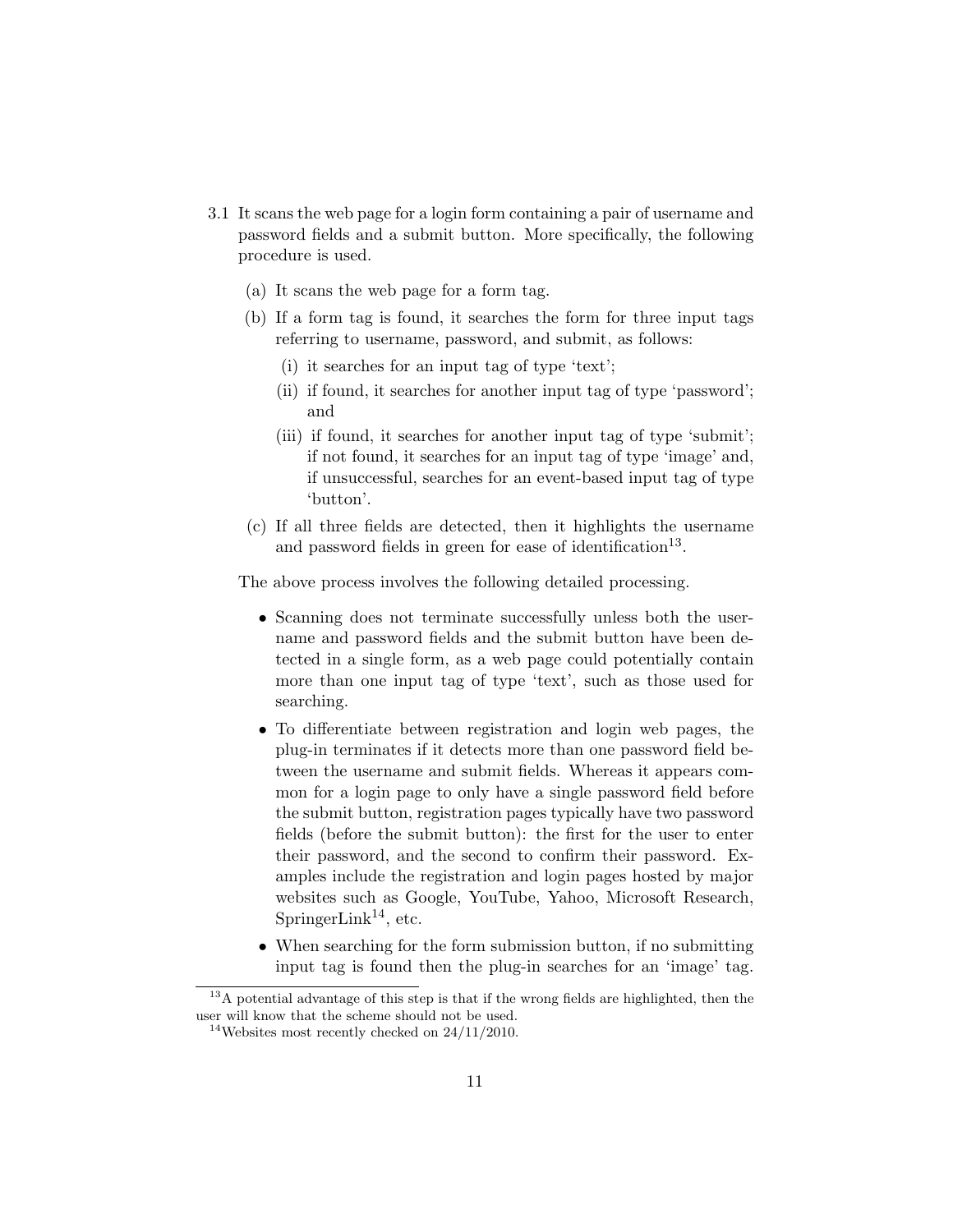This is because, instead of a submit button, some websites display a clickable image<sup>15</sup> with similar functionality.

- Whereas it appears common for a username field to be immediately followed by a password field, a submit button may not always immediately follow a password field. For example, some major websites (such as Google, YouTube, Yahoo, Gmail, Springer-Link) add a 'Stay signed in' or 'Remember me' check box between the password field and the submit button<sup>16</sup>. The plug-in addresses this issue by skipping all tags between the password field and the submit button, including those of type 'checkbox'.
- 3.2 It adds an HTML object tag that allows the user to invoke the selector. Within the object tag, it sets the param tags to indicate that the RP security policy requires SSOcards to contain at least one (compulsory) field<sup>17</sup>, namely the *First Name* field, and to also include 11 (optional) fields, namely Last Name, Email Address, Street, City, State, Postal Code, Country/Region, Home Phone, Other Phone, Mobile Phone, and Web Page.
- 3.3 It adds a function to the head section of the RP login page to intercept the XML-based RSTR message returned by the selector.
- 3.4 It inserts the SingleSigner logo (see Fig. 2) in the login page, in such a way that it appears just before the submit button. The logo is associated with an 'on-click' event, so that, if clicked, the selector is invoked (after calling the added function). To cater for users with sight difficulties or web browsers configured not to display images, a text field can replace the logo. This text is also displayed when the mouse is held over the SingleSigner logo, indicating that SingleSigner can be used to sign on.

In step 7, the plug-in performs the following steps.

<sup>&</sup>lt;sup>15</sup>This includes an image tag embedded in a hyperlink (anchor) tag, an image tag on its own, an image tag embedded inside a button tag, an event-based button tag, etc.

<sup>&</sup>lt;sup>16</sup>Websites most recently checked on  $24/11/2010$ .

<sup>&</sup>lt;sup>17</sup>From a user perspective, marking at least one field as mandatory means less computation (as explained below) and, ultimately, a faster authentication process, hence helping user acceptability. In the SSOcard selection step, if the SSOcard only contains one credential set in a mandatory field then the user only needs to choose an SSOcard and click the 'Send' button. If the field was not mandatory but instead optional, then the user would first need to tick the optional field before clicking the 'Send' button. From an operational perspective, an RP security policy must contain at least one required/mandatory claim; of course this claim could be the Personal Private Identifier (PPID) claim [7].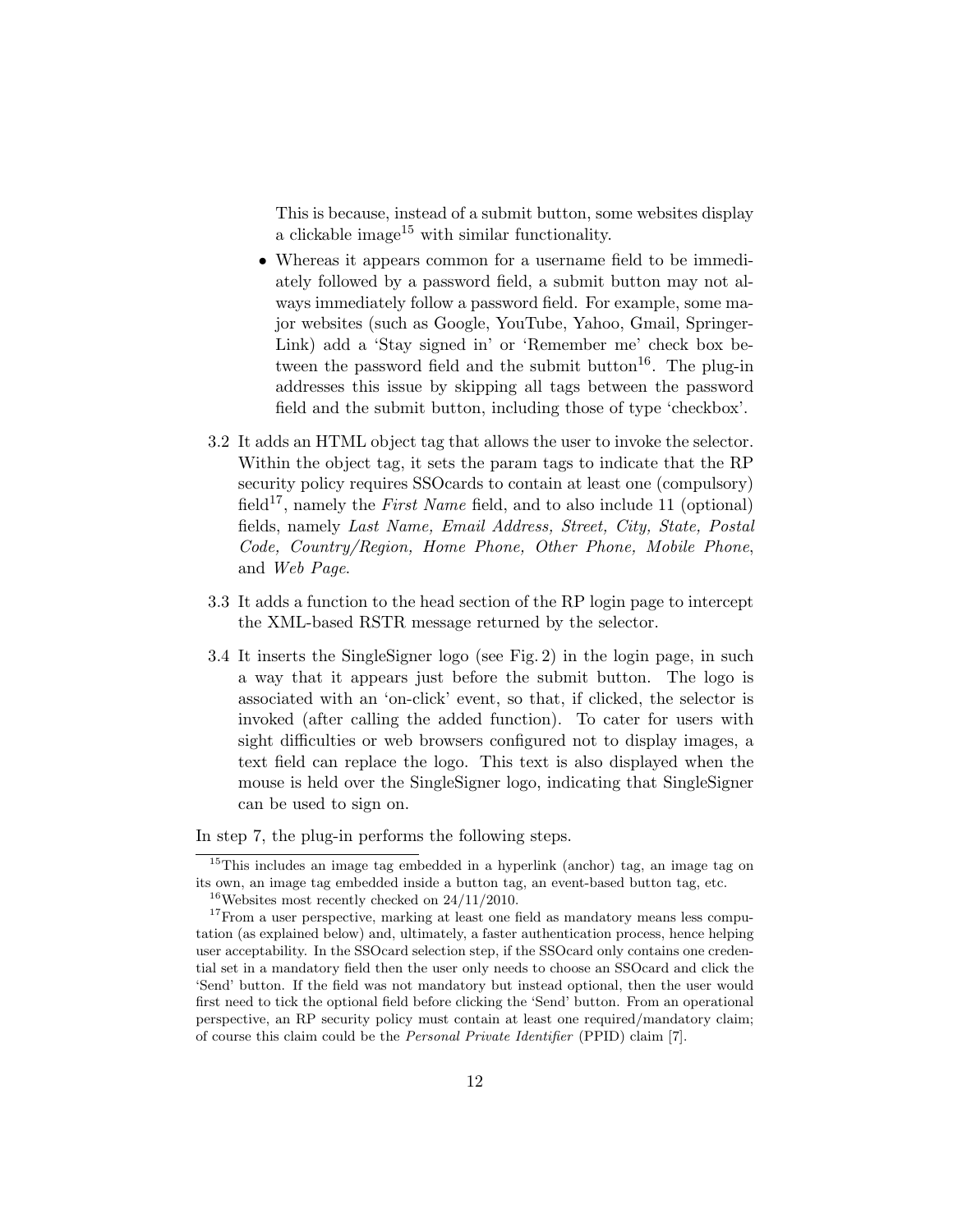

Figure 2: SingleSigner Logo

- 7.1 It intercepts the XML-based RSTR message using the added function.
- 7.2 It parses the intercepted token and extracts the value of the First Name field as well as the values of any other optional fields present, thus learning the set of websites supported by the SSOcard.

The plug-in uses an XML parser built into the browser to read and manipulate the intercepted XML token. The plug-in passes the token to the parser, which reads it and converts it into an XML DOM object that can be accessed and manipulated by JavaScript.

7.3 It auto-fills the username and password fields and auto-submits the login form of the currently visited website<sup>18</sup> using the JavaScript 'click()' method.

### 4.2 The URL Query Parameters Prototype

#### 4.2.1 Operation.

Steps 3.1–7.3 are precisely the same as those described in section 4.1.2.

- 7.4 For each other site included in the SSOcard:
	- (a) the plug-in invokes a new browser window (using the JavaScript built-in method 'open.window()'), that retrieves the site's loginpage (using the URL provided in the SSOcard). Note that it sends the username-password values embedded in the URL (i.e. URL query parameters) as part of this HTTP request; and
	- (b) using the login-page returned in the previous step, the plug-in:

<sup>&</sup>lt;sup>18</sup>It detects the correct username-password values for the visited site by comparing its domain name with the URLs contained in the 'credential' fields of the RSTR message.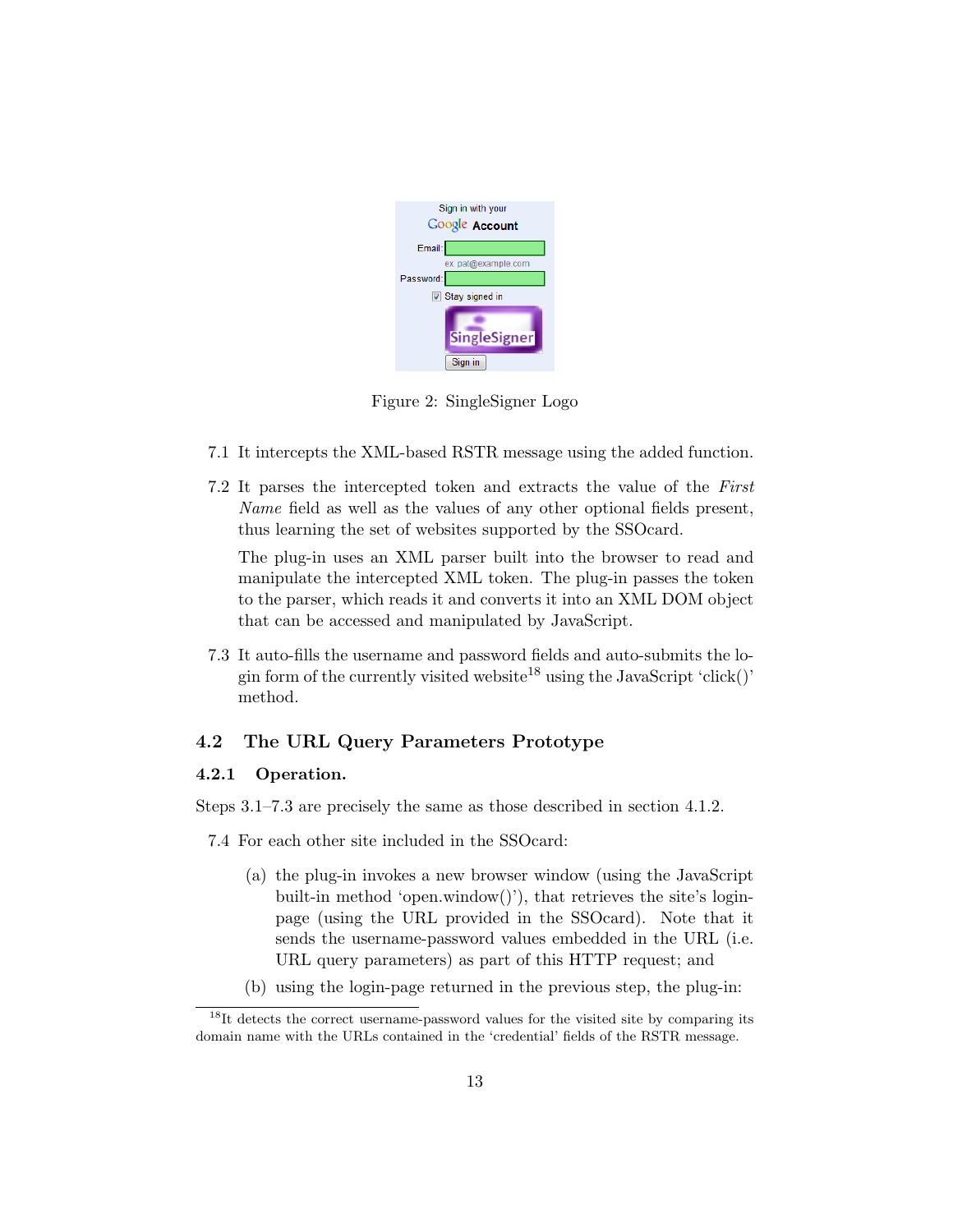- (i) parses the URL query parameters to obtain the values of the username and password;
- (ii) locates the username, password, and submit fields;
- (iii) auto-populates the username and password fields with the username and password values; and
- (iv) auto-submits the login form using the JavaScript 'click' method.

#### 4.2.2 Protecting Credentials.

This approach involves embedding the username and password in the URL. Thus, if they are embedded in clear text, they will be vulnerable to shouldersurfing attacks. To address this potential problem, in step 7.4a the prototype encrypts these values using AES in CBC mode [13], and decrypts them in step 7.4b.

The AES key used for username/password encryption is stored in the plug-in. This would be a security issue if the same key was used by every copy of the plug-in, but a unique random key could be generated at the time the plug-in is installed. The presence of the key on the PC does not significantly increase the risks to credential secrecy, since the credentials must in any event be stored on the PC.

Embedding the credential values in a URL could also cause problems because of the URL size limitations; however, such drawbacks are not likely to be a major problem here since the amount of data involved is relatively small (see [2]). The use of cryptography also results in a slight performance delay.

#### 4.3 The Cookies Prototype

### 4.3.1 SSOcard Format.

The format of the SSOcard is identical to that described in section 4.1.1, except that, at the time of card creation, a flag word must be appended to each credential triple (see also section 3.2.2). The prototype expects to find a string of the form 'cookie9', where '9' indicates the lifetime (in days) of the persistent cookie created by the plug-in. After first use, this flag word must be removed by the user (and added back if the credential cookie expires).

#### 4.3.2 Operation.

Steps 3.1–7.3 are precisely the same as those described in section 4.1.2. Step 7.4 is precisely as in section 4.2.1, except that the following step is added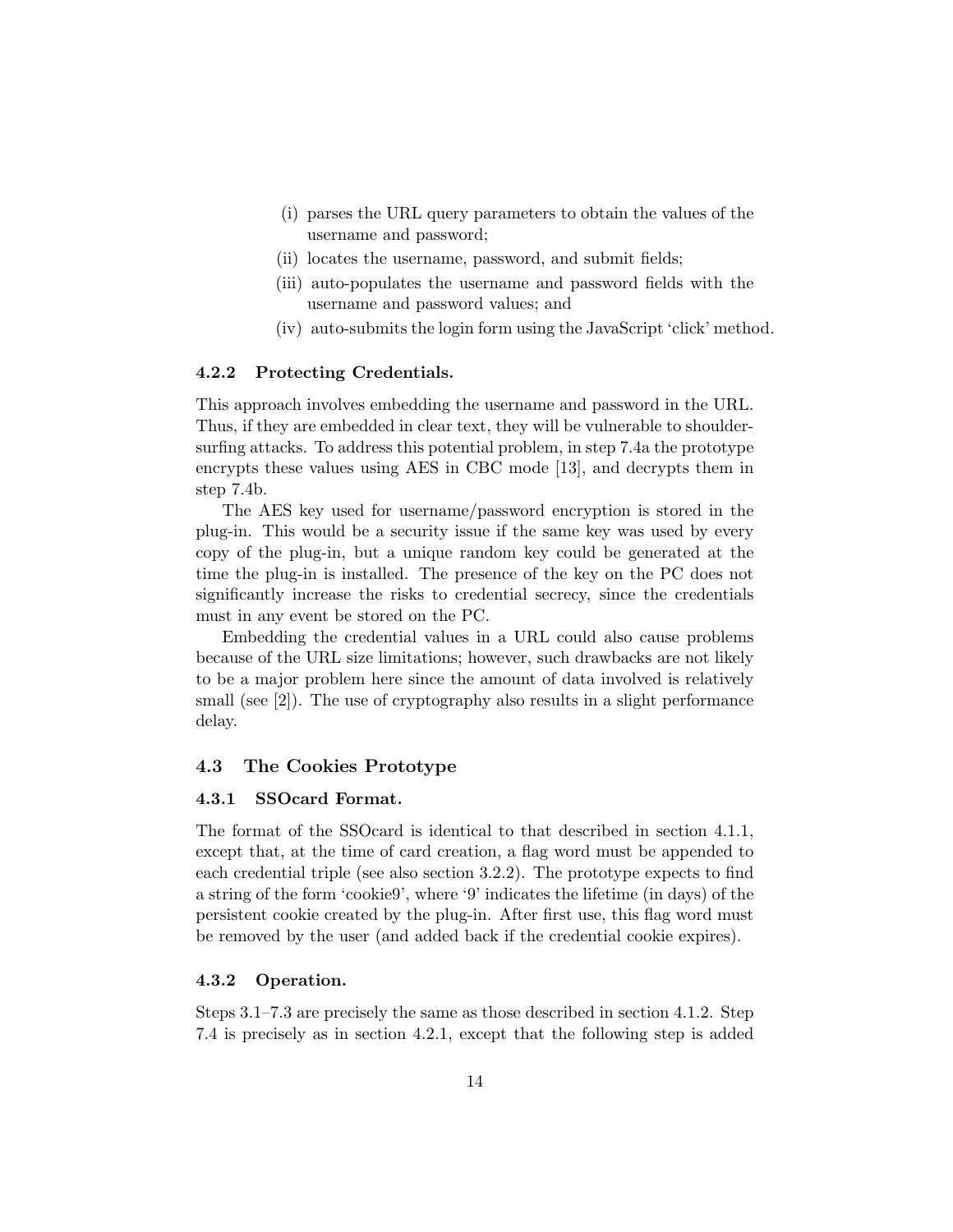between steps 7.4.b.iii and 7.4.b.iv:

• the plug-in (as described in section 3.2.2) first examines the RSTR for the flag word; if present it creates a persistent cookie containing the username and password. If it is not present then it recovers the username and password from the cookie.

#### 4.3.3 Protecting Credentials.

This approach involves embedding the username and password in a cookie. Thus, if they are stored in clear text, they will be readable by anyone with temporary access to the machine. As in section 4.2.2, this threat can be reduced by encrypting the data in the cookie, e.g. using a key only known to the browser plug-in.

#### 4.4 The Hidden Form Fields Prototype

### 4.4.1 Initialisation.

In this approach, the user must make certain modifications to the plug-in source code. The user must first obtain the URL of the login server for each website included in an SSOcard; this can be found by viewing the login-page HTML source and retrieving the 'action' URL of the login form. The user must also obtain the 'names' given to the username and password input fields<sup>19</sup>, which could also be found from the page HTML source. The user must then insert the URL and the names of the username and password fields into the plug-in source code, following the plug-in instructions.

#### 4.4.2 Operation.

Steps 3.1–7.3 are precisely the same as those described in section 4.1.2.

7.4 For each other site included in the SSOcard, it:

- (a) creates an invisible HTML form containing at least two hidden 'input' variables, and then auto-fills each variable with the corresponding username or password;
- (b) creates a new browser window using the JavaScript built-in method 'open.window()'; and
- (c) auto-submits the invisible HTML form.

<sup>&</sup>lt;sup>19</sup>This is important since the site's login server will use these names to retrieve usernamepassword values from the HTTP POST array.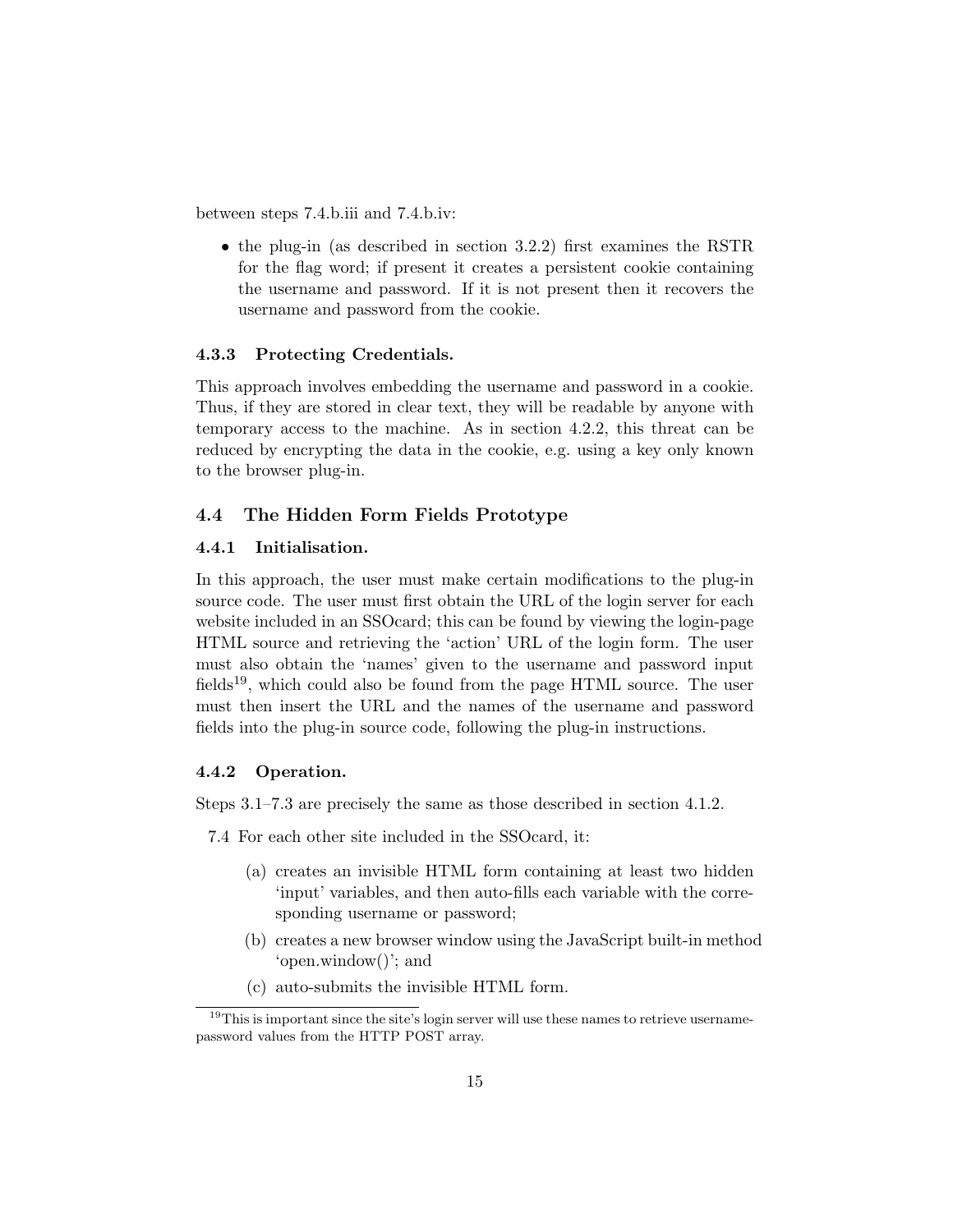### 4.4.3 Operational Issues.

Protoype testing reveals that some website login servers impose restrictions on externally posted/submitted forms for security reasons. That is, if a user is currently visiting site a.com and the browser plug-in submits/posts a login form to site b.com, then access to a protected resource in domain b.com will not be granted even if the user credentials are correct.

# 5 Comparison

We next compare the three approaches in terms of usability, security, and performance.

- Usability. The primary approach only requires entry of (username, password, URL) triples into SSOcards, and hence is clearly the most usable. The other two methods either require manual modifications to the plug-in source code (likely to be completely beyond most users) or the additional overhead of adding/removing flag words to/from SSOcard entries.
- Security. The primary approach involves adding encrypted credentials to the URL; recovering the encryption key from the browser plugin may be slightly simpler than recovering the credentials from the CardSpace store. The cookies approach reduces credential exposure to first card use, and the hidden form variables approach avoids this risk.
- Performance. The hidden forms approach has the advantage that, once the browser windows are opened, no further processing is required. Less processing is required for the primary approach than the cookies approach.

Table 1 below summarises the comparison.

|             | rapic 1. Compainon<br>URL Params | Cookies   Hidden Forms |
|-------------|----------------------------------|------------------------|
| Usability   |                                  |                        |
| Security    |                                  |                        |
| Performance |                                  |                        |

Table 1: Comparison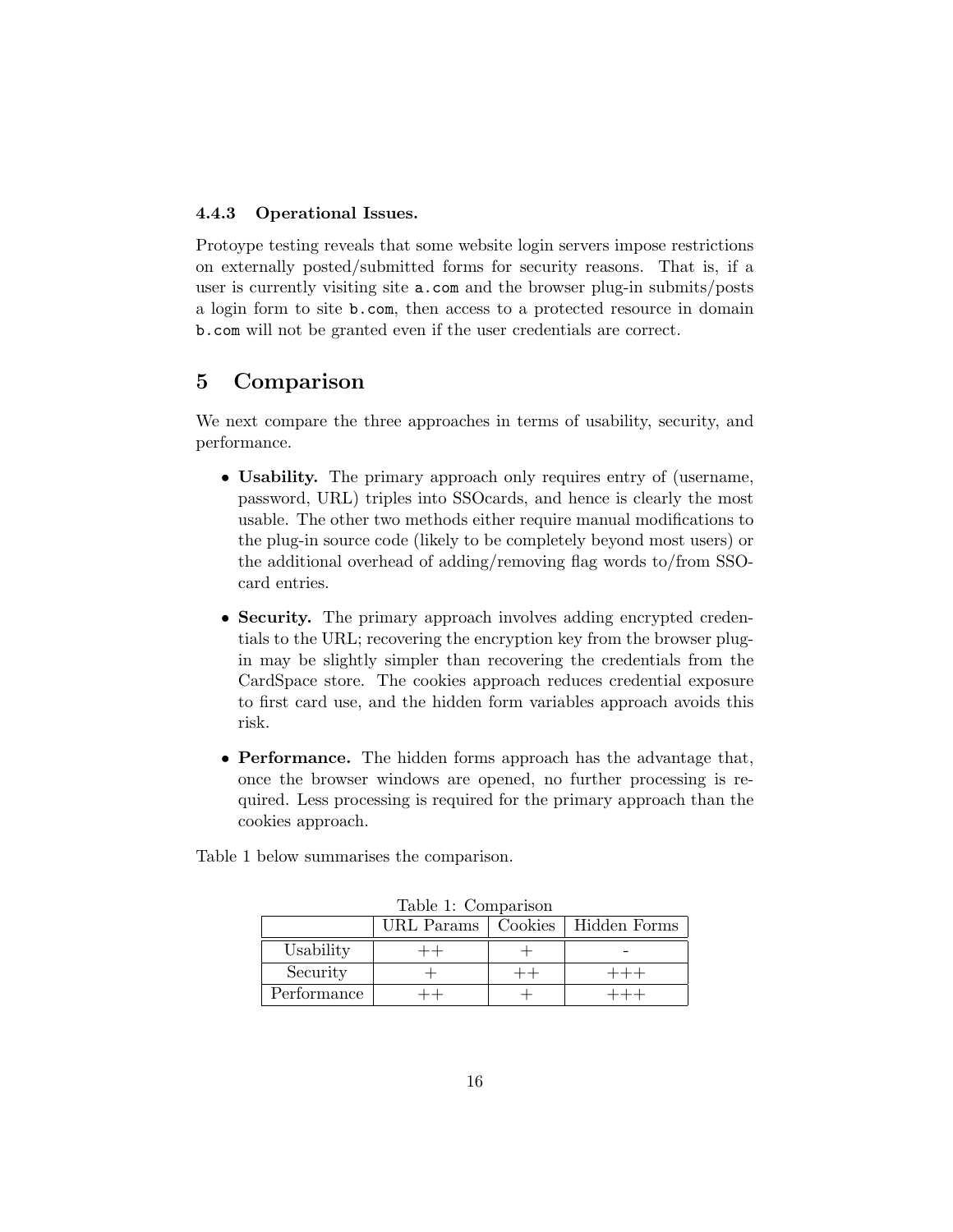# 6 Features of SingleSigner

### 6.1 Security.

SingleSigner uses the functionality of the CardSpace identity selector, and is supported by its built-in security features. For example, the selector runs in a separate private desktop session, mitigating the risk of other applications, e.g. malware, from interacting or interfering with it. In addition, all values inserted in the fields of an SSOcard are stored in encrypted form on the user machine.

Furthermore, the selector identifies the visited RP to the user, and indicates whether or not they have visited that particular RP before; if the user is visiting this RP for the first time, CardSpace requests the user's permission to proceed<sup>20</sup>. This helps to support mutual authentication, since the user and the RP are both identified to each other.

Unlike many other SSO systems, SingleSigner avoids the need for trusted third parties. In addition, the automatic form-filling feature reduces exposure to shoulder-surfing attacks and also helps to thwart key loggers.

SingleSigner helps to mitigate the threat of phishing attacks by only passing a user password to the corresponding URL in the SSOcard. Single-Signer also helps to support the use of strong site-unique passwords, since users do not need to memorise them. In addition, SingleSigner makes the periodic update/change of passwords easier and more often.

Finally, compromise of any one password does not threaten the confidentiality of other passwords, or compromise user authentication at other sites (as would be the case, for example, if a password for an OpenID/Liberty identity provider was compromised).

### 6.2 Usability.

We now consider the usability features of SingleSigner.

• User Experience. SingleSigner provides a simple, intuitive and consistent user experience through its use of the CardSpace identity selector interface. At the same time, it familiarises users with CardSpace, thereby potentially facilitating future adoption of more secure means of authentication. SingleSigner credentials are stored in SSOcards which can be equipped with a readily recognisable image, and users can access their favourite set of password-protected websites using a single

<sup>20</sup>This enhances security by comparison with 'conventional' password-based authentication, where the RP is not identified to the user.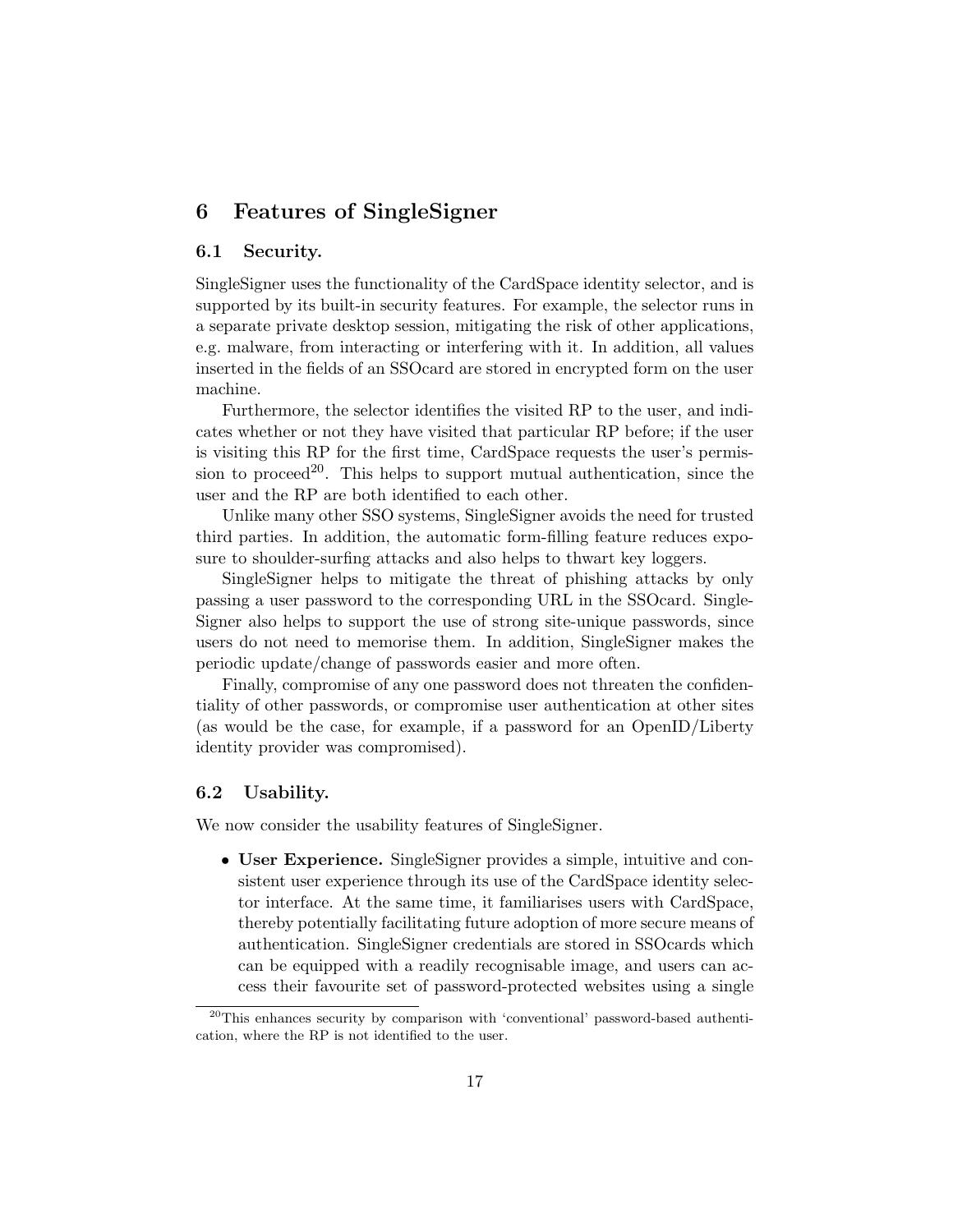card. In addition, the automatic form-filling feature reduces the time and effort required for username-password authentication.

- Transparency. SingleSigner operates transparently to external parties, and hence does not require any changes to RPs or to identity selectors. In particular, it does not require websites to support CardSpace.
- Flexibility. SingleSigner is flexible, since users can choose whether or not to use it simply by electing to click the SingleSigner logo (or not). In addition, each SSOcard can be used with any site included in the SSOcard. SingleSigner can also be used with multiple identity selectors, including those provided by Microsoft CardSpace and Eclipse Higgins.
- Availability. Single Signer does not possess any single points of failure; failing to access a site whose credentials are included in an SSOcard will not impede access to other sites covered by the same card.
- Costs. The SSO functionality is likely to reduce organisational IT costs as a result of fewer password-related help desk calls.
- Roaming. By making use of CardSpace features, SingleSigner supports a degree of roaming. A user can transfer SSOcards from one PC to another using the CardSpace backup facilities. Indeed, if the CardSpace backup file (which holds data in encrypted form) is stored on a portable storage medium (e.g. a USB drive) then full mobility is provided, as well as robustness in the form of protection against loss of credential data.

# 7 Potential Issues

Perhaps the most obvious limitation of the SingleSigner system is that anyone with access to a Windows user account can access the SSOcards and use the stored credentials. This is a fundamental limitation of CardSpace itself which, by default, does not impose any additional password protection on the use of the selector. To address this issue, we observe that CardSpace allows individual InfoCards to be PIN-protected, which should be seriously considered for SSOcards stored on machines accessible to other users. In addition, it may be possible to cause CardSpace to run under UAC (User Account Control), so that running CardSpace causes Windows to prompt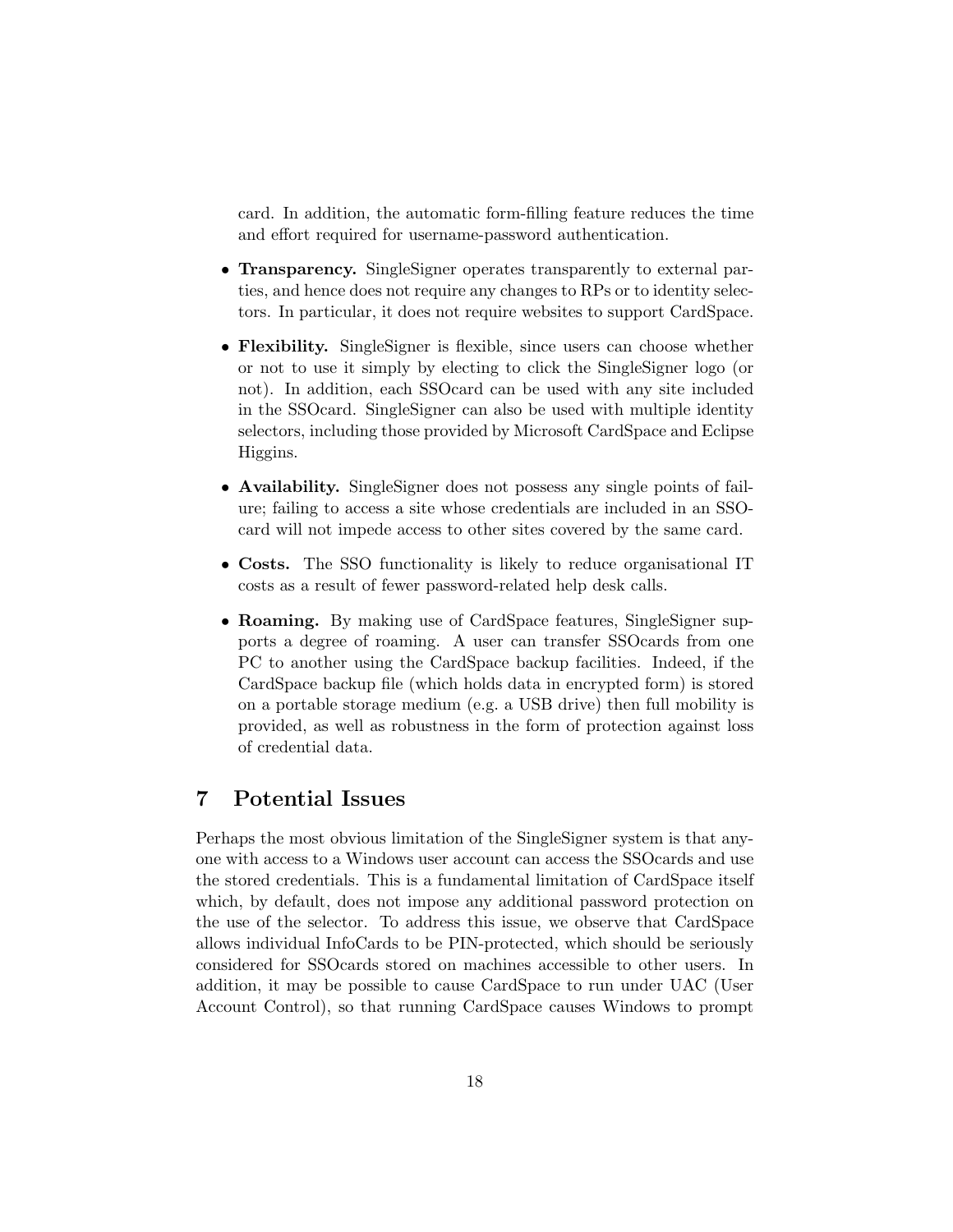the user for an administrator password. Moreover, CardSpace-based authentication could be enhanced by using a mobile device. During the process of user authentication on a PC using CardSpace, a random and short-lived one-time password is sent to the user's mobile device; this must then be entered into the PC by the user when prompted [5].

The version of the SingleSigner prototype described in this paper does not work as intended, if the website at which the initial authentication takes place uses HTTPS. This is because, if such a website has a certificate, then the selector will, by default, encrypt the SAML-based RSTR message using the public key of the requesting site. The plug-in does not have access to the site's private key, and hence will be unable to decrypt the token. As a result, SingleSigner will not be able to perform automatic form-filling as it cannot obtain the username/password values. However, if the site at which the initial authentication takes place uses HTTP, then SingleSigner will work as intended even if all other sites included on the same SSOcard use HTTPS.

A more satisfactory solution to this issue would be to configure Single-Signer to redirect the user to an (arbitrary) HTTP-based website if the first site uses HTTPS (as discussed in [2]). In this case, SingleSigner could read the SAML token returned from the selector as it would not be encrypted. SingleSigner could then submit the credentials automatically to the target HTTPS-based site using any of the three discussed methods.

The browser extension must scan every browser-rendered web page to detect whether it supports username-password authentication, and this may affect system performance. However, informal tests on the SingleSigner prototype suggest that this is not a serious issue. In addition, the browser extension can be configured so that it only operates with certain websites.

Use of SSO systems in general, including SingleSigner, may lead to privacy violations. User interactions on the web could be linked to build a unique user profile. For example, the HTTP referrer field and cookies might help to build such a profile. Whilst it is common for the profile builders to insist that the profiles are only used for advertising purposes, such actions, particularly when conducted in the absence of informed user consent, remains a likely threat. However, modern browsers help to minimise such a threat.

Finally, older browsers (or browsers with scripting disabled) may not be able to run SingleSigner, as it was built using JavaScript. However, most modern browsers support JavaScript (or ECMAscript), and so this seems unlikely to be a major usability obstacle.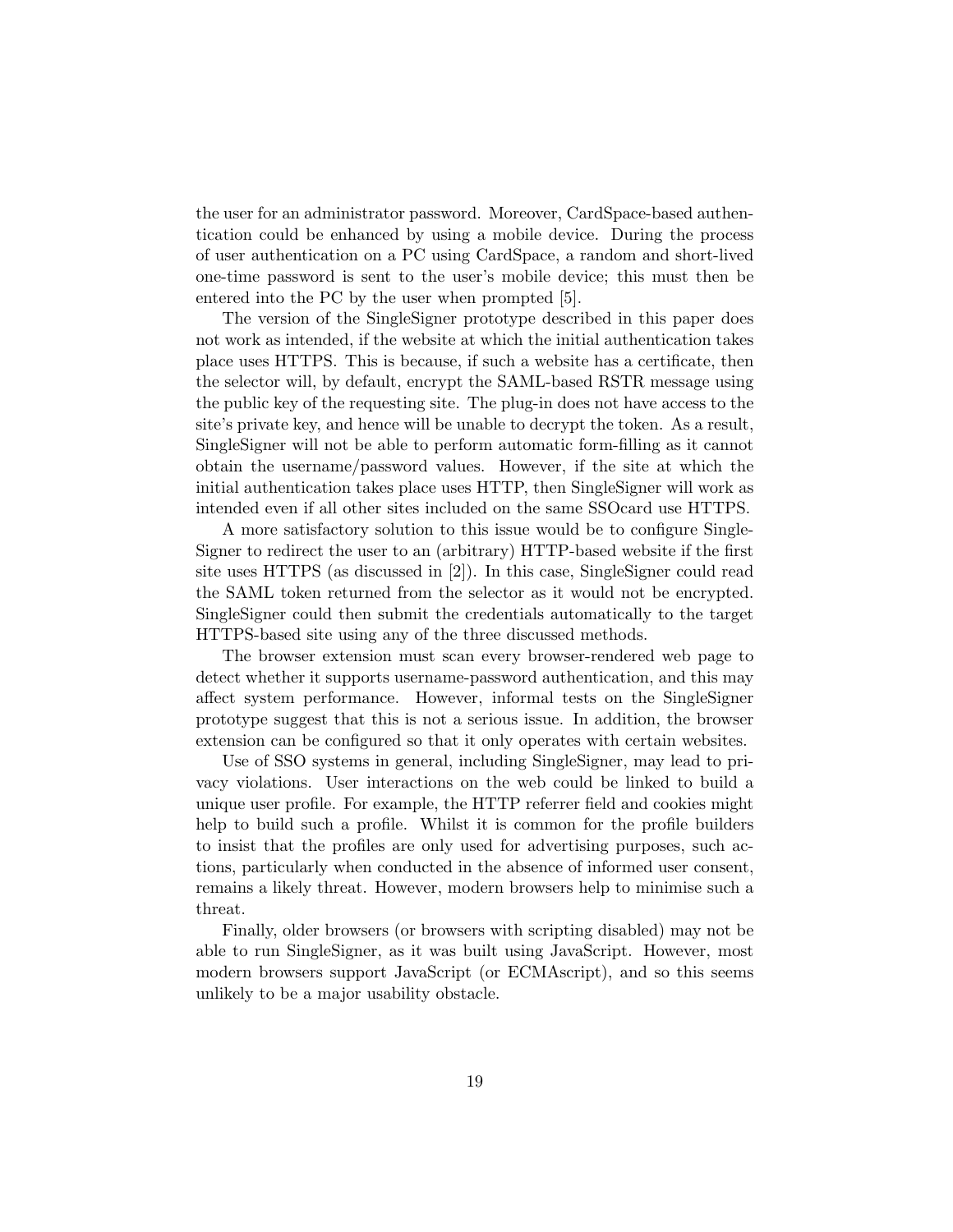# 8 Related Work

A very wide range of Internet SSO schemes<sup>21</sup> have been proposed  $[8, 14]$ . We observe that, using the taxonomy of [14], SingleSigner is a local pseudo-SSO scheme in that the credentials are stored locally and the RPs are not aware of the operation of the scheme. Other examples of such schemes include Novell's SecureLogin<sup>22</sup>, Passlogix V-GO<sup>23</sup> and Protocom's SecureL- $\gamma$  ogin<sup>24</sup>. Automatic form-fillers, e.g. the automatic form completion functions of popular web browsers such as IE and Firefox, can also be regarded as local pseudo-SSO schemes [14].

Perhaps the most distinctive feature of SingleSigner is its dependence on CardSpace, whereas other SSO systems are independent applications. SingleSigner can thus benefit from the CardSpace security features, which may give users greater confidence in its use.

### 9 Conclusions and Future Work

In this paper we have proposed SingleSigner, a simple scheme that allows CardSpace to be used as a password-based single sign-on system. Three related approaches to achieving password-based single sign-on using CardSpace were discussed. In each case users are able to store their credentials for a set of websites in a personal card, and use it to seamlessly single sign on to them all. The approaches do not require any changes to login servers or to the CardSpace identity selector and, in particular, they do not require websites to support CardSpace.

The schemes use the CardSpace identity selector to seamlessly single sign on users to password-protected websites. It extends the use of personal cards to allow for transparent password-based single sign-on, thereby both improving the usability and security of passwords as well as encouraging CardSpace adoption.

Planned future work includes building a portable version of the CardSpace password-based single sign-on system to help roaming users who might not have installation privileges or might not be able to use their personal machines, e.g. in Internet cafes, airport lounges, etc. In addition, we plan to investigate the possibility of extending the proposed scheme to support single sign-off.

 $^{21}\mathrm{http://en.wikipedia.org/wiki/List_of\_single\_sign-on\_implementations}$ 

<sup>22</sup>http://www.novell.com/products/securelogin/

<sup>23</sup>http://www.passlogix.com/sso

<sup>24</sup>http://www.protocom.cc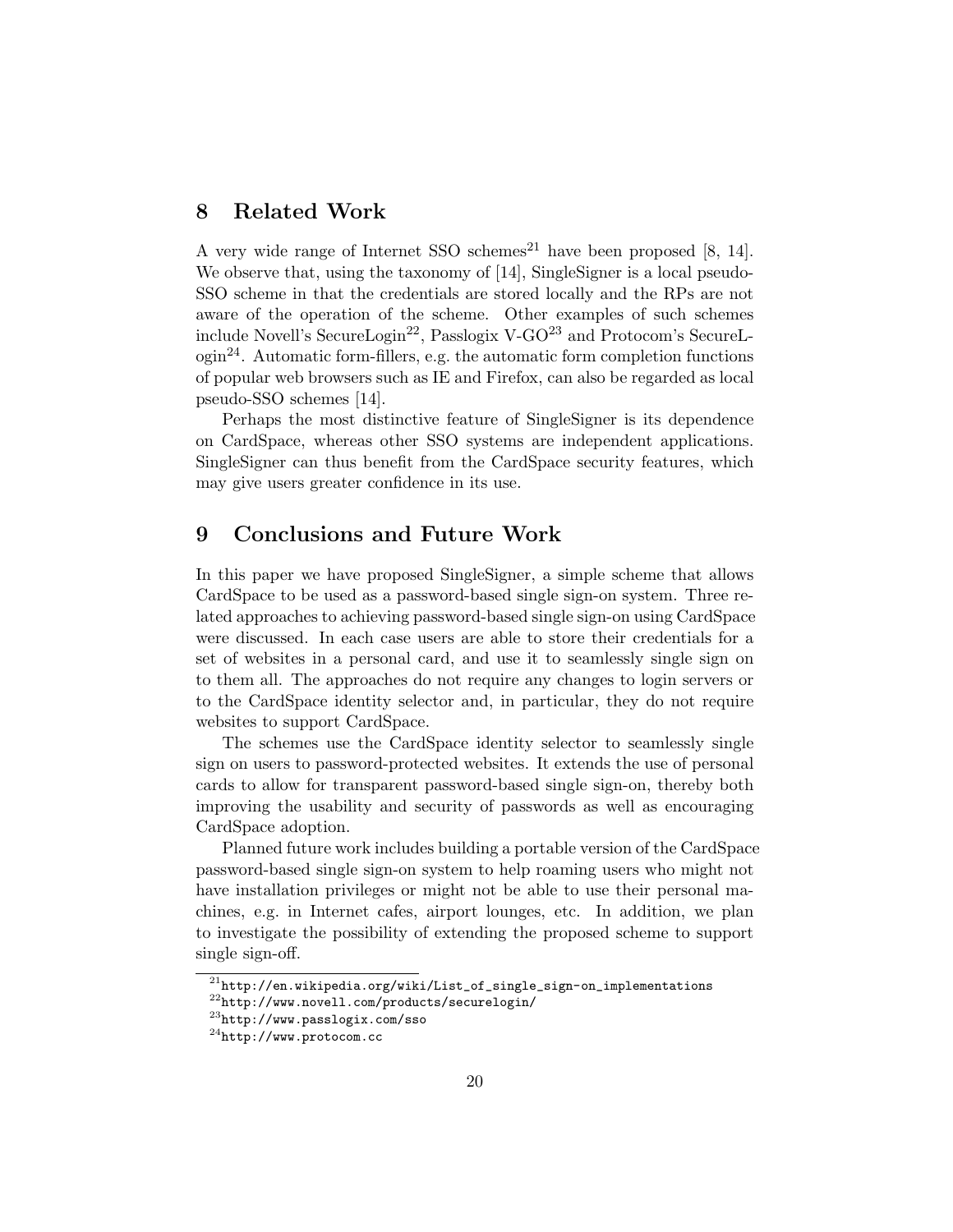# Acknowledgements

The first author is sponsored by the Diwan of Royal Court, Sultanate of Oman.

# References

- [1] Haitham S. Al-Sinani, Waleed A. Alrodhan, and Chris J. Mitchell. CardSpace-Liberty integration for CardSpace users. In Ken Klingenstein and Carl M. Ellison, editors, Proceedings of the 9th Symposium on Identity and Trust on the Internet, (IDtrust'10), Gaithersburg, Maryland, USA, April 13–15, 2010, pages 12–25. ACM, New York, 2010.
- [2] Haitham S. Al-Sinani and Chris J. Mitchell. Implementing PassCard a CardSpace-based Password Manager. Technical Report: RHUL–MA– 2010–15 (Department of Mathematics, Royal Holloway, University of London), 2010. http://www.ma.rhul.ac.uk/static/techrep/2010/ RHUL-MA-2010-15.pdf.
- [3] Haitham S. Al-Sinani and Chris J. Mitchell. Using CardSpace as a password manager. In Elisabeth de Leeuw, Simone Fischer-Hübner, and Lothar Fritsch, editors, Proceedings of IFIP IDMAN 2010 — 2nd IFIP WG 11.6 Working Conference on Policies and Research in Identity Management, November 18–19 2010, Oslo, Norway, volume 343 of IFIP Advances in Information and Communication Technology, pages 18–30. Springer, Boston, 2010.
- [4] Haitham S. Al-Sinani and Chris J. Mitchell. Client-based CardSpace-OpenID interoperation. In Proceedings of ISCIS  $2011 -$  the 26th International Symposium on Computer and Information Sciences, 26– 28 September 2011, London, UK (to appear). To be published in the Springer Lecture Notes on Electrical Engineering (LNEE), 2011. [See also the full version at: Royal Holloway, University of London, Mathematics Department Technical Report RHUL-MA-2011– 12, May 2011, 23 pages, http://www.ma.rhul.ac.uk/techreports/ 2011/RHUL-MA-2011-12.pdf].
- [5] Haitham S. Al-Sinani and Chris J. Mitchell. Enhancing CardSpace authentication using a mobile device. In Yingjiu Li, editor, Proceedings of the 25th IFIP WG 11.3 Conference on Data and Applications Se-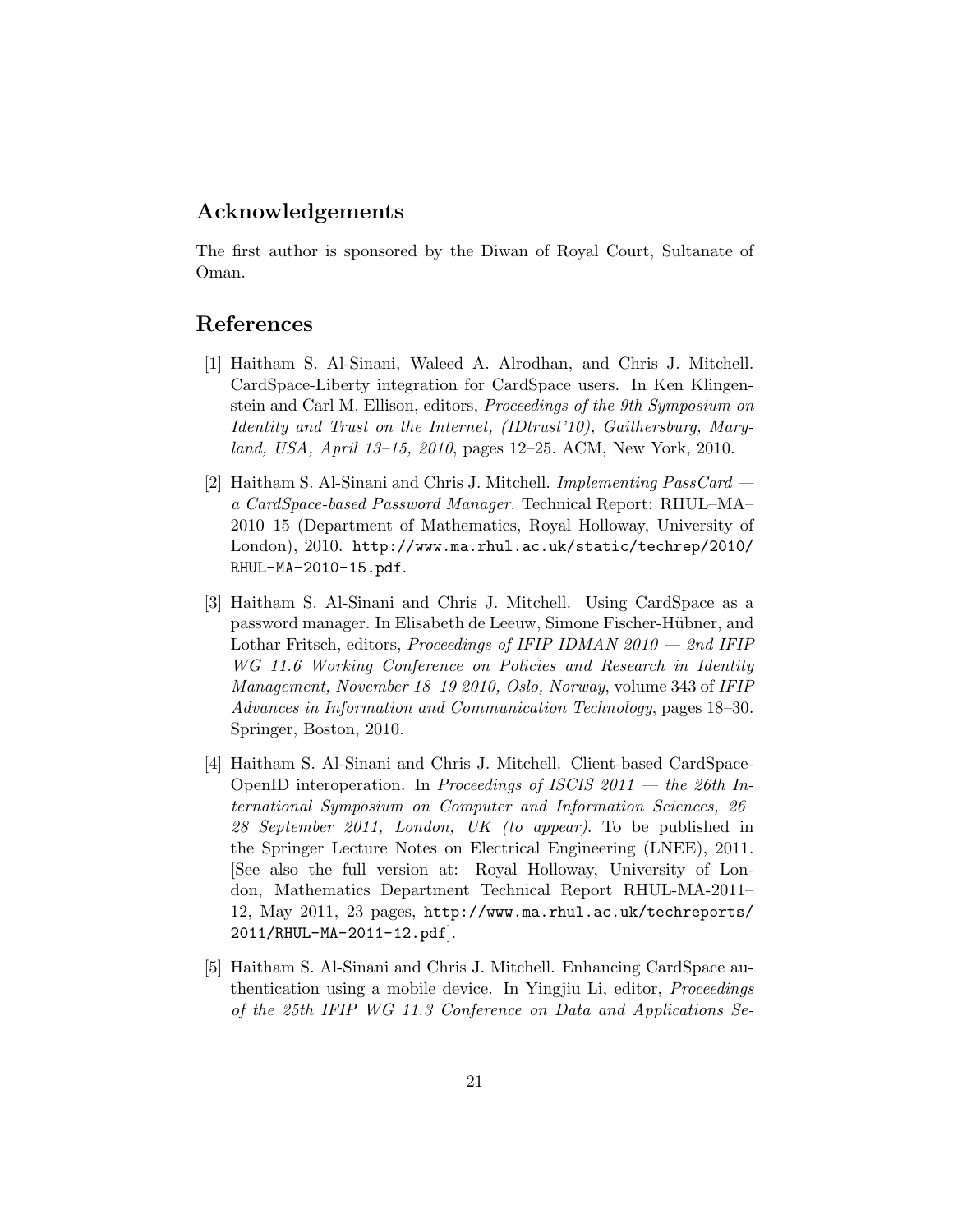curity and Privacy (DBSEC'11), Richmond, Virginia, USA, 11-13 of July 2011, volume 6818, pages 201–216. Springer (LNCS), 2011.

- [6] Haitham S. Al-Sinani and Chris J. Mitchell. Extending the scope of cardspace. In Proceedings of the 4th International Conference on Security of Information and Networks (SIN'11), 14–19 of November 2011, Sydney, Australia (to appear). To be published in ACM, 2011.
- [7] Vittorio Bertocci, Garrett Serack, and Caleb Baker. Understanding Windows CardSpace: An Introduction to the Concepts and Challenges of Digital Identities. Addison-Wesley, Reading, Massachusetts, 2008.
- [8] Jan De Clercq. Single sign-on architectures. In George I. Davida, Yair Frankel, and Owen Rees, editors, Proceedings of Infrastructure Security, International Conference, InfraSec'02, Bristol, UK, October 1–3, 2002, volume 2437 of Lecture Notes in Computer Science, pages 40–58. Springer-Verlag, Berlin, Heidelberg, 2002.
- [9] Cormac Herley, Paul C. van Oorschot, and Andrew S. Patrick. Passwords: If we're so smart, why are we still using them? In Roger Dingledine and Philippe Golle, editors, Financial Cryptography and Data Security, 13th International Conference, FC 2009, Accra Beach, Barbados, February 23–26, 2009. Revised Selected Papers, volume 5628 of Lecture Notes in Computer Science. Springer-Verlag, Berlin, Heidelberg, 230–237, 2009.
- [10] Michael B. Jones. A Guide to Using the Identity Selector Interoperability Profile V1.5 within Web Applications and Browsers. Microsoft Corporation, 2008.
- [11] Michael B. Jones and Michael McIntosh (editors). Identity Metasystem Interoperability Version 1.0 (IMI 1.0). OASIS Standard, 2009. http: //docs.oasis-open.org/imi/identity/v1.0/identity.html.
- [12] Marc Mercuri. Beginning Information Cards and CardSpace: From Novice to Professional. Apress, New York, 2007.
- [13] National Institute of Standards and Technology (NIST). Announcing the Advanced Encryption Standard (AES), FIPS 197, 2001. http:// csrc.nist.gov/publications/fips/fips197/fips-197.pdf.
- [14] Andreas Pashalidis and Chris J. Mitchell. A taxonomy of single sign-on systems. In Rei Safavi-Naini and Jennifer Seberry, editors, ACISP'03: